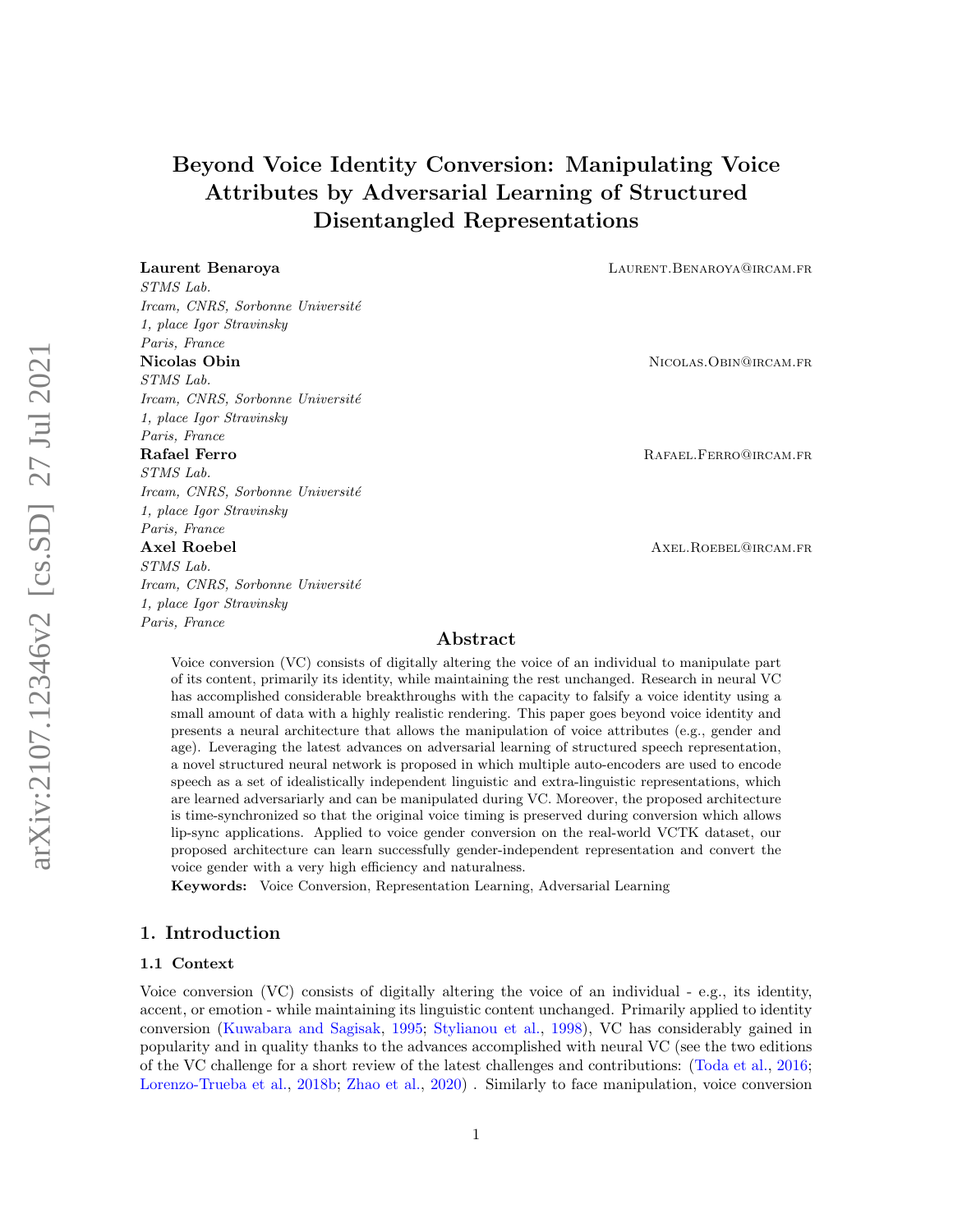has a wide range of potential applications, such as voice cloning and deep fake [\(Lorenzo-Trueba et al.,](#page-14-2) [2018a\)](#page-14-2) in the fields of entertainment and fraud, anonymization of voice identity [\(Lal Srivastava et al.,](#page-14-3) [2020;](#page-14-3) [Ericsson et al.,](#page-13-0) [2020\)](#page-13-0) in the field of security and data privacy, or digital voice prosthesis of impaired speech [\(Wang et al.,](#page-16-2) [2020\)](#page-16-2) in the field of digital healthcare. In its original formulation, the VC task consisted into learning the one-to-one statistical acoustic mapping between a pair of source and target speakers from a set of shared and temporarily pre-aligned set of utterances [\(Stylianou](#page-15-0) [et al.,](#page-15-0) [1998\)](#page-15-0). The use of the same sentences shared among speakers and the pre-alignment greatly facilitated the learning since the mapping could directly be learned from this set of perfectly paired data. On the other side, this constraint also greatly limited the size of the dataset that could be used for learning, and subsequently the quality of the obtained conversion. From this first formulation, many advances have been proposed through years including the one-to-many, many-to-one and many-to-many VC in which a set of multiple speakers is used as prior knowledge to pre-trained conversion functions which are further adapted to an unseen utterance or speaker during conversion [\(Toda et al.,](#page-15-1) [2007\)](#page-15-1).

Neural VC, (i.e. VC based on neural networks) has been first introduced by [\(Desai et al.,](#page-13-1) [2009\)](#page-13-1), following the one-to-one and parallel VC paradigm and by simply replacing GMM by NN in order to estimate the conversion function. Through the considerable advances established in the theory and applications of neural networks in computer vision, image processing, and natural language processing, among which: Generative Adversarial Networks [\(Goodfellow et al.,](#page-13-2) [2014\)](#page-13-2) (GAN), Sequence-to-Sequence Models [\(Sutskever et al.,](#page-15-2) [2014;](#page-15-2) [Bahdanau et al.,](#page-13-3) [2015\)](#page-13-3) (S2S), Variational Auto-Encoders [\(Hsu et al.,](#page-13-4) [2016\)](#page-13-4) (VAE), cycle-GAN [\(Zhu et al.,](#page-16-3) [2017\)](#page-16-3), star-GAN [\(Choi et al.,](#page-13-5) [2018\)](#page-13-5), and disentanglement learning [\(Higgins et al.,](#page-13-6) [2018\)](#page-13-6). Neural VC is now widely considered as a standard in VC and has reached a highly-realistic rendering of voice identity conversion from a small amount of data of a target voice.

#### 1.2 Related works and contributions

Through the multiple and various contributions in neural VC, one can distinguish a progressive but strong evolution in the VC paradigm: from the initially agnostic learning of one-to-one VC using parallel datasets to today's structured and informed learning of many-to-many VC from non-parallel datasets.

Following the historical paradigm of one-to-one parallel VC, cycle-GAN and S2S with attention mechanisms. VC models have been first proposed to learn the acoustic mapping from pairs of sentences of source and target speakers. As inspired by [\(Zhu et al.,](#page-16-3) [2017\)](#page-16-3), cycle-GAN VC [\(Kaneko](#page-14-4) [and Kameoka,](#page-14-4) [2017;](#page-14-4) [Kaneko et al.,](#page-14-5) [2019;](#page-14-5) [Fang et al.,](#page-13-7) [2018\)](#page-13-7) attempts to learn the identity conversion function in both directions though a cycle. Beyond the usual GAN losses, the cycle-consistency loss is assumed to stabilize the learning by encouraging to preserve the linguistic content (seen as a "background") unchanged during conversion. In the S2S VC [\(Tanaka et al.,](#page-15-3) [2019;](#page-15-3) [Kameoka et al.,](#page-14-6) [2020\)](#page-14-6), the conversion is formulated in the form of a recurrent encoder and decoder, at the interface of which an attention mechanism [\(Bahdanau et al.,](#page-13-3) [2015\)](#page-13-3) is used to learn the alignment between the recurrent encodings of the source and target speakers sequences, thus optimizing the sequential learning of the conversion. However, the one-to-one VC framework using parallel dataset remains highly limited: the size of the parallel dataset is too small to learn efficiently a conversion, and there is no solution to exploit knowledge from large and non-parallel dataset to overcome this limitation.

To overcome the shortcomings and limitations of this paradigm, research effort has gradually moved towards many-to-many and non-parallel datasets, allowing the scalability of neural VC to large and multiple speakers datasets, with the assumption that the increase of data will induce a substantial increase in terms of quality and naturalness of the VC. Among the first attempts, starGAN VC [\(Kameoka et al.,](#page-14-7) [2018;](#page-14-7) [Kaneko et al.,](#page-14-8) [2019\)](#page-14-8) has been proposed to extend the paradigm of cycle-GAN to many-to-many and non-parallel VC by proposing a conditional encoder-decoder architecture. As opposed to the cycleGAN VC, starGAN VC is composed of a single encoder-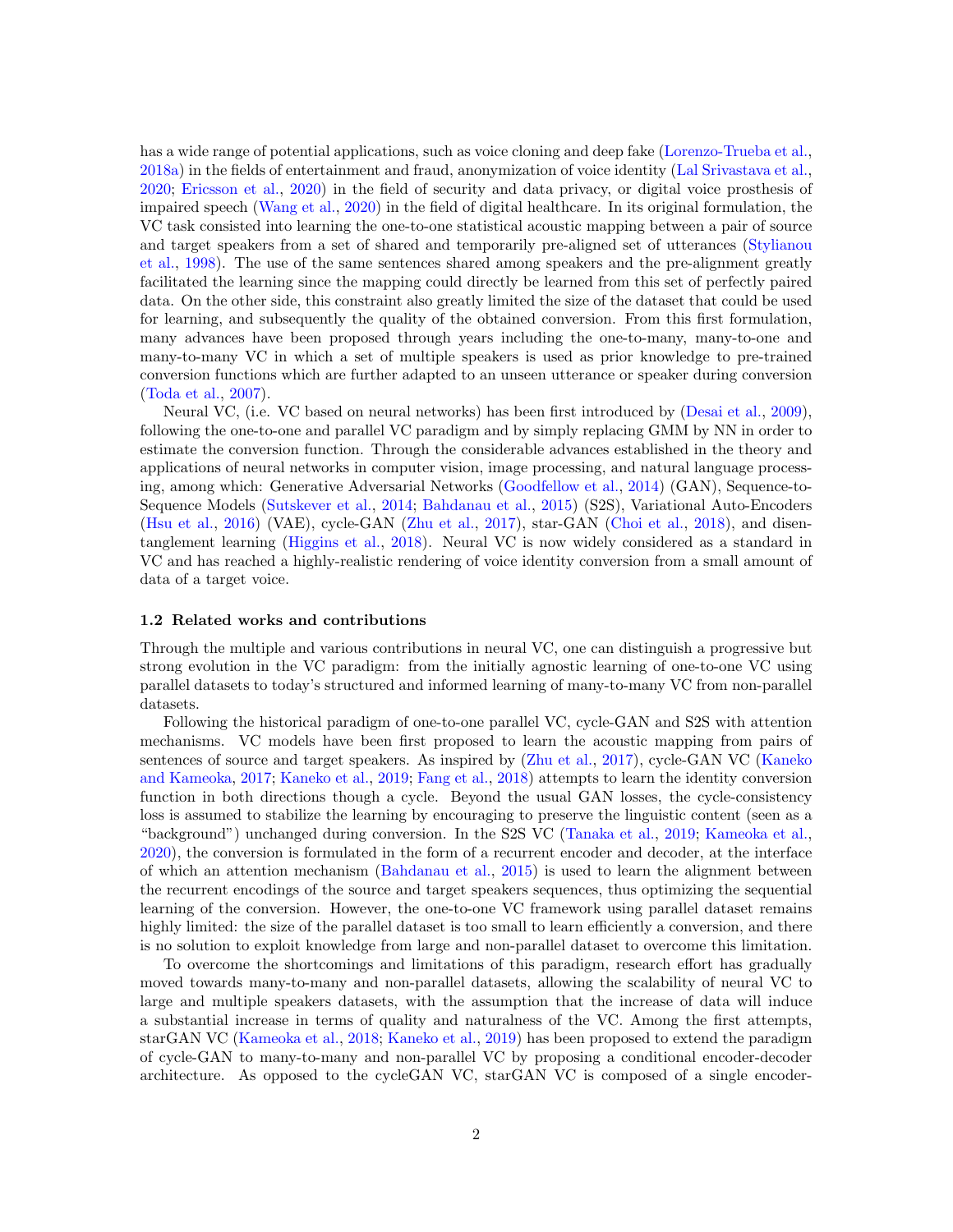<span id="page-2-0"></span>

Figure 1: Architecture of the original S2S VC system with adversarial learning of disentangled linguistic and speaker representation. On left: training phase. On right: conversion phase. See Section [2.1](#page-4-0) for description.

decoder in which the decoder is conditioned on the speaker identity attribute to be reconstructed. In addition to the usual cycle-consistency and discriminator losses of a cycle-GAN, a classifier loss is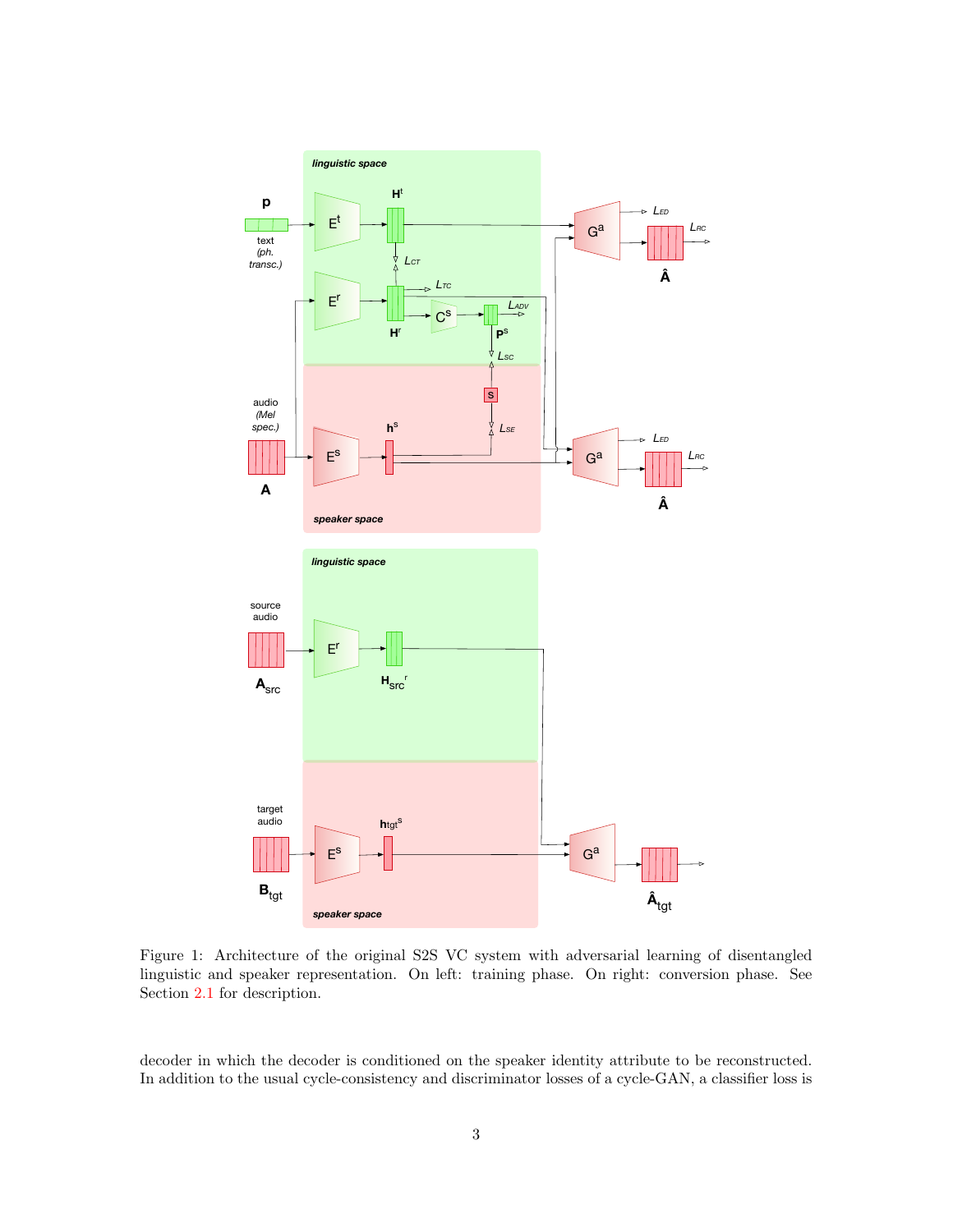added to determine the speaker identity from the converted speech. Further research attempted to break the need to learn any conversion function (either one-to-one or many-to-many) by formulating the VC problem as a conditional auto-encoder [\(Zhou et al.,](#page-16-4) [2018;](#page-16-4) [Lu et al.,](#page-14-9) [2019;](#page-14-9) [Qian et al.,](#page-15-4) [2019\)](#page-15-4). Similarly to the starGAN, the architecture is an auto-encoder in which the encoder part encodes the source speaker from the input source speaker's utterance, and the decoder part reconstructs the target speaker's utterance from the source encoding and a speaker embedding. The fundamental difference lies in the fact that during training, the source and the target speakers are simply the same. During conversion, one only needs to manipulate the speaker attribute in the decoder to convert the input speech to the desired target identity. This breakthrough has opened the way to VC from a very small number of examples of the target speaker (at the extreme from one-shot [\(Lu](#page-14-9) [et al.,](#page-14-9) [2019\)](#page-14-9) or zero-shot [\(Qian et al.,](#page-15-4) [2019\)](#page-15-4)).

In a trade-off between data formatting and model simplicity, the possibility to learn VC from unconstrained data raises a need for more structured neural networks. In particular, latest research tend to integrate prior linguistic knowledge about speech communication to construct structured architectures that aims to learn and manipulate those speech information independently. In the theory of speech communication, speech conveys three types of information: linguistic (the primary meaning, i.e., the text), para-linguistic (secondary information that helps to understand the intended meaning, e.g., modality of a question or emotional state of the speaker), and extra-linguistic (which provides only information about the speaker, e.g., speaker identity, socio-geographical origins). Some late VC architectures are structured so as to integrate explicitly prior knowledge about linguistic content and speaker identity [\(Zhang et al.,](#page-16-5) [2019\)](#page-16-5), e.g., by the explicit use of textual information (Phonetic Posterior-Grams, PPG [\(Sun et al.,](#page-15-5) [2016;](#page-15-5) [Mohammadi and Kim,](#page-14-10) [2019\)](#page-14-10)) and with speaker representation inherited from the domain of speaker authentication [\(Jia et al.,](#page-14-11) [2018\)](#page-14-11).

Through bottleneck or disentangled representations [\(Lample et al.,](#page-14-12) [2017;](#page-14-12) [Higgins et al.,](#page-13-6) [2018\)](#page-13-6), it has become possible to learn more structured representations: in [\(Qian et al.,](#page-15-6) [2020\)](#page-15-6), three bottlenecks are used to encode separately speech parameters such as pitch, timbre, and rhythm; in [\(Zhang et al.,](#page-16-6) [2020;](#page-16-6) [Yuan et al.,](#page-16-7) [2021\)](#page-16-7), adversarial learning of disentangled representations is employed to learn a set of representations that encodes specifically linguistic information and speaker identity, and idealistically independent from each others. These latest VC systems can achieve highly-realistic voice identity conversion from less and less data of the target speaker, with a similarity and a naturalness of the converted speech that are comparable to those of the original voice. While the VC identity task may appear now somehow solved, it opens new frontiers and new challenges for more advanced and sophisticated voice manipulation beyond voice identity. In particular, the existing solutions to voice identity conversion are extremely specific to voice identity and can not be applied straightforwardly to other attributes, such as age or gender (as this is a common case in image with face manipulation [\(Lample et al.,](#page-14-12) [2017;](#page-14-12) [Choi et al.,](#page-13-5) [2018\)](#page-13-5)). Based on those aforementioned observations and leveraging the disentangled neural VC architecture presented in [\(Zhang et al.,](#page-16-6) [2020\)](#page-16-6) and inspired by disentanglement of speaker representations ( $No\acute{e}$  et al., [2020\)](#page-15-7), this paper proposes a structured neural VC architecture for the manipulation of voice attributes. The main contributions of the paper are:

- − a neural network framework that allows manipulating selected voice attributes during VC (linguistic and extra-linguistic). Building upon a VC system that represents speech in disentangled speaker and linguistic spaces [\(Zhang et al.,](#page-16-6) [2020\)](#page-16-6) we here propose a new method that allows manipulating individual attributes of the speaker identity. To do so the speaker identity code is disentangled further into a gender-independent identity code and a gender attribute. While in the present study the framework is applied to the task of gender manipulation, we foresee further extending it to manipulate other identity related attributes such as age, speaking style, or attitudes;
- − A time-synchronized VC algorithm ensuring that the converted speech is temporarily synchronized with the source speech. This is obtained by exploiting phoneme duration and pre-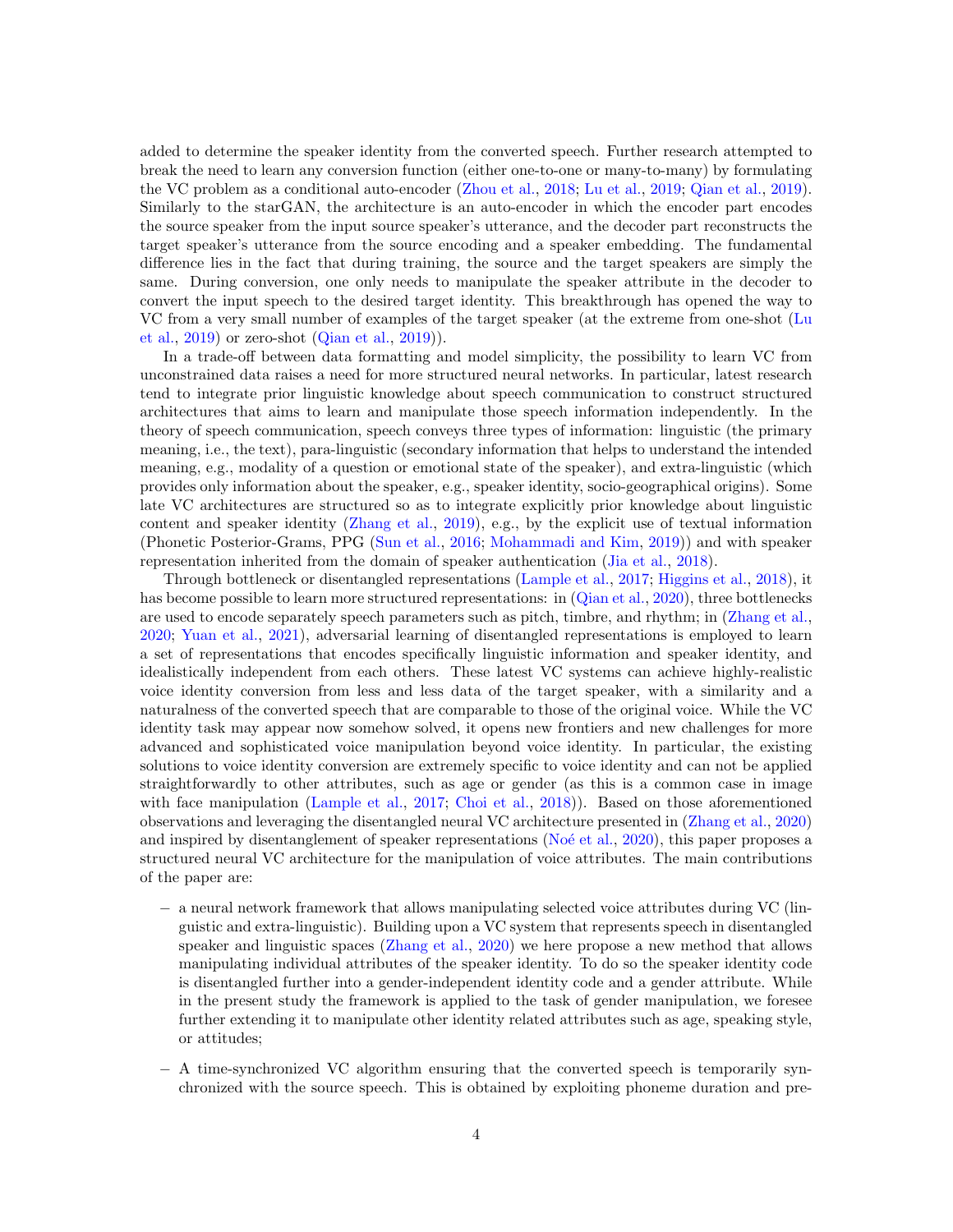serving them all along the VC network, by proposing a formulation which can both encode time-dependent and time-independent information. The time-synchronization allows the integration of the proposed VC algorithm to audio-visual face manipulation [\(Thies et al.,](#page-15-8) [2016\)](#page-15-8) or using it for cinema productions, which require that the converted speech remains synchronized with the lip movements in the video.

The remaining of the paper is organized as follows: Section [2](#page-4-1) presents the original S2S VC system which serves as the reference VC architecture. This is followed by a description the two proposed contributions: time-synchronized VC and disentanglement of speaker identity and attribute during VC. Section [3](#page-8-0) presents a complete experimental evaluation of the proposed VC architecture with application to voice gender manipulation including objective and subjective experiments.

## <span id="page-4-1"></span>2. Neural VC: Manipulating Identity and Beyond

#### <span id="page-4-0"></span>2.1 Original S2S Neural VC

The original non-parallel VC system presented in [\(Zhang et al.,](#page-16-6) [2020\)](#page-16-6) has a form of a sequence-tosequence (S2S) auto-encoder in which contrastive and adversarial losses are introduced to disentangle speaker identity and linguistic representations. The architecture of the S2S-VC system is presented in Figure [1.](#page-2-0) The inputs of the system are the sequence of  $N$  phonemes  $\bf{p}$  corresponding to the phonetic transcription of the input text and the audio signal matrix A represented the Mel-spectrogram computed on T time frames. Dual encoders  $E^t$ ,  $E^r$ , and  $E^s$  are employed to encode linguistic and speaker information. The speaker encoder  $E^s$  converts the audio signal  $A$  into a time-independent vector  $\mathbf{h}^{s}$ , since it is assumed that the identity of a speaker is not dependent on time through an utterance. A speaker classification loss  $L_{SE}$  is defined between the speaker identity predicted from  $h^s$  and the true speaker identity s.

During training, two linguistic encoders are used: a text encoder  $E<sup>t</sup>$  which converts the phoneme sequence **p** into a linguistic embedding  $\mathbf{H}^t$  which has the same length N as the phoneme sequence; a recognition encoder  $E^r$  which converts the audio signal **A** in to a linguistic embedding  $\mathbf{H}^r$  which has the same length N as the phoneme sequence. During training, a contrastive loss  $L_{CT}$  is defined between the linguistic embeddings coming from the text and audio modalities  $\mathbf{H}^t$  and  $\mathbf{H}^r$  so that these embeddings should be as close as possible at the same phoneme index and dissimilar otherwise. During conversion, the text encoder  $E^t$  is discarded and only the recognition encoder  $E^r$  is used for conversion. The idea behind this linguistic encoding is to provide a phonetic decoding from the audio signal **A**. To do so, a text loss  $L_{TC}$  is defined as the cross-entropy between the phoneme sequence decoded from  $E<sup>r</sup>$  and the true phoneme sequence **p**.

To disentangle the linguistic and the speaker representation  $\mathbf{h}^s$  and  $\mathbf{H}^r$ , a fader network is introduced to learn them adversiarily. An auxiliary classifier  $C^s$  tries to determine the speaker identity from the linguistic embedding  $\mathbf{H}^r$ , converting this embedding into a matrix  $\mathbf{p}^s$  containing the determined speaker identity at each phoneme index. Then, the adversarial learning of disentagled linguistic and speaker representations employs a speaker classification loss  $L_{SC}$  defined as a crossentropy between the speaker identity predicted from  $p<sup>s</sup>$  and the true speaker identity s, and an adversarial loss  $L_{ADV}$  which is employed to make the latent representation  $\mathbf{p}^s$  independent on the speaker identity.

A S2S decoder  $G^a$  conditioned on the linguistic embedding  $\mathbf{H}^r$  (alt.  $\mathbf{H}^t$ ) and the speaker embedding  $\mathbf{h}^s$  is employed to reconstruct an approximation  $\hat{\mathbf{A}}$  of the original audio signal  $\mathbf{A}$ . During training, two modes are used: a TTS mode which synthesizes the audio signal from the speaker embedding  $\mathbf{h}^s$  and the linguistic embedding  $\mathbf{H}^t$  calculated from the text transcription, and a VC mode which synthesizes the audio signal from the speaker embedding  $h^s$  and the linguistic embedding  $\mathbf{H}^r$  calculated from the audio signal. The decoder  $G^a$  is shared among these two modalities. A reconstruction loss  $L_{RC}$  is defined between the reconstructed audio signal A and the original audio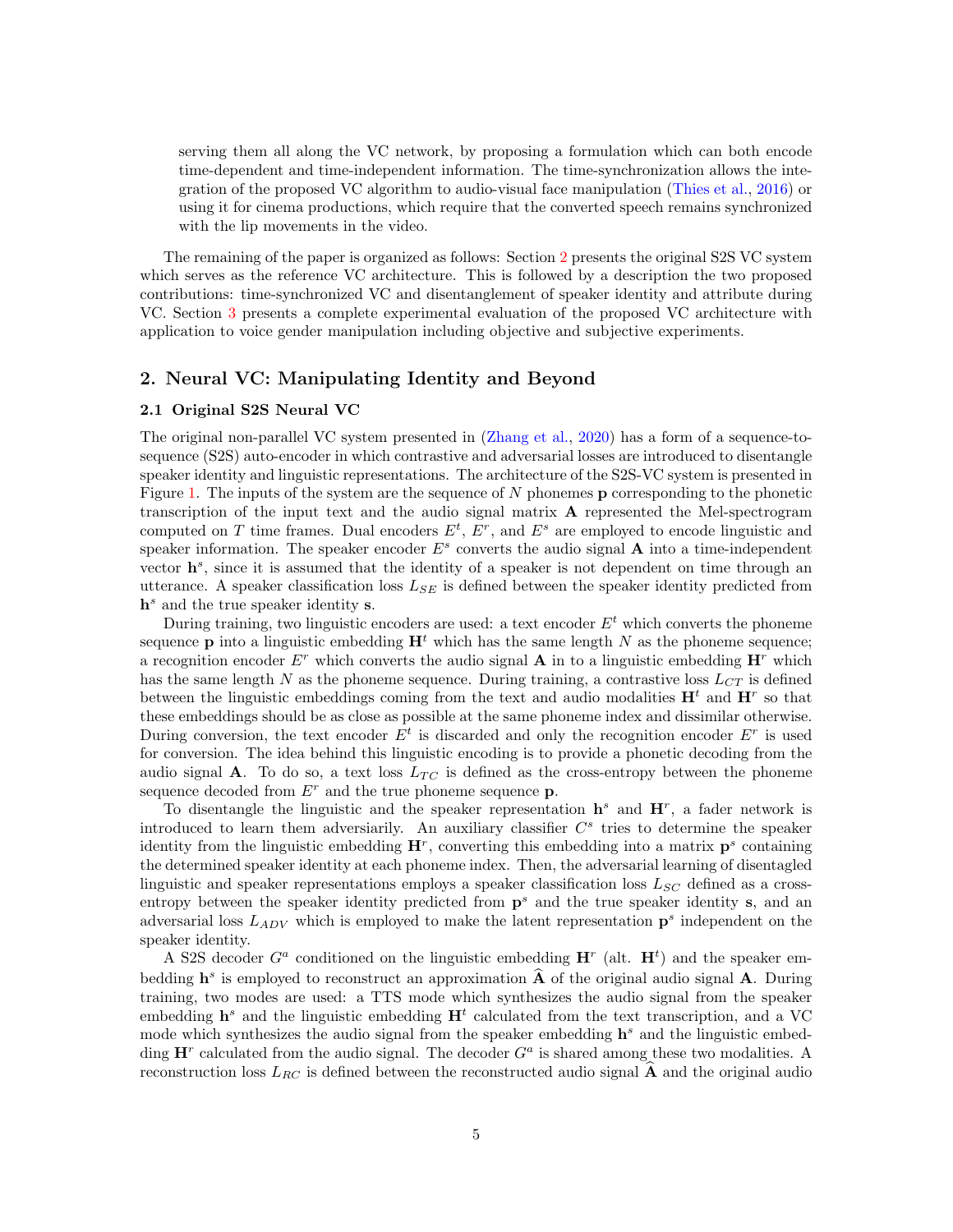signal A, and a end-of-decoding loss  $L_{ED}$  is defined so as to predict whether the current frame of the decoder is the last frame of the utterance.

During training (see left side of Figure [1\)](#page-2-0), the parameters of this S2S VC neural network are trained on multiple-speakers dataset. During the conversion of an utterance from a source speaker to a target speaker, the architecture is greatly simplified (see right side of Figure [1\)](#page-2-0): on one hand, the recognition encoder  $E^r$  computes the linguistic embedding  $\mathbf{H}_{src}^t$  corresponding to one utterance  $\mathbf{A}_{src}$ of the source speaker; on the other hand, the speaker encoder  $E^s$  computes the speaker embedding  $\mathbf{h}_{tgt}^s$  corresponding the one utterance  $\mathbf{B}_{tgt}$  of the target speaker. Then, decoder  $G_a$  is conditioned on the linguistic embedding  $H_{src}^t$  and the speaker embedding  $h_{tgt}^s$  to synthesize the utterance  $A_{tgt}$ with the voice of the target speaker.

#### 2.2 S2S Neural VC for voice attribute manipulation

<span id="page-5-0"></span>2.2.1 Contribution 1: time-synchronized S2S VC



Figure 2: Architecture of the proposed time-synchronized S2S VC. Time-synchronization means that the converted speech will be temporally aligned to the original speech signal. For simplicity, only the linguistic space of the architecture is presented.

In [\(Zhang et al.,](#page-16-6) [2020\)](#page-16-6), the  $E<sup>r</sup>$  recognition encoder makes a temporal compression operation from the T time frames of the audio signal  $\bf{A}$  to the N phoneme indexes of the linguistic embedding matrix  $\mathbf{H}^r$  using an auto-regressive S2S model. In the same manner, the decoder  $G^a$  makes a decompression operation from N phoneme indexes of the linguistic embedding matrix  $\mathbf{H}^r$  (resp.  $H<sup>t</sup>$ ) to the T' frames of the reconstructed audio signal  $\hat{A}$ . The decoder has a similar structure to the Tacotron, used for speech synthesis [\(Wang et al.,](#page-16-8) [2017\)](#page-16-8), [\(Shen et al.,](#page-15-9) [2018\)](#page-15-9). This allows to make text-to-speech if one uses the text encoder  $E^t$  and the decoder  $G^a$ . The problem is that  $T \neq T'$  in general, so that not only the original and converted speech signals do not have the same length, but the two signals will not be temporally synchronized at each time frame. This property prevents the application of this VC architecture for lip-synced audio-visual manipulation, in which the speech timing must be preserved during conversion.

In our proposed framework illustrated in Figure [2,](#page-5-0) the temporal dimension of the linguistic embeddings  $\mathbf{H}^t$  and  $\mathbf{H}^r$  are set to the time dimension T of the original audio signal **A** (instead of the length  $N$  of the sequence of phonemes in the original formulation) and the auto-regressive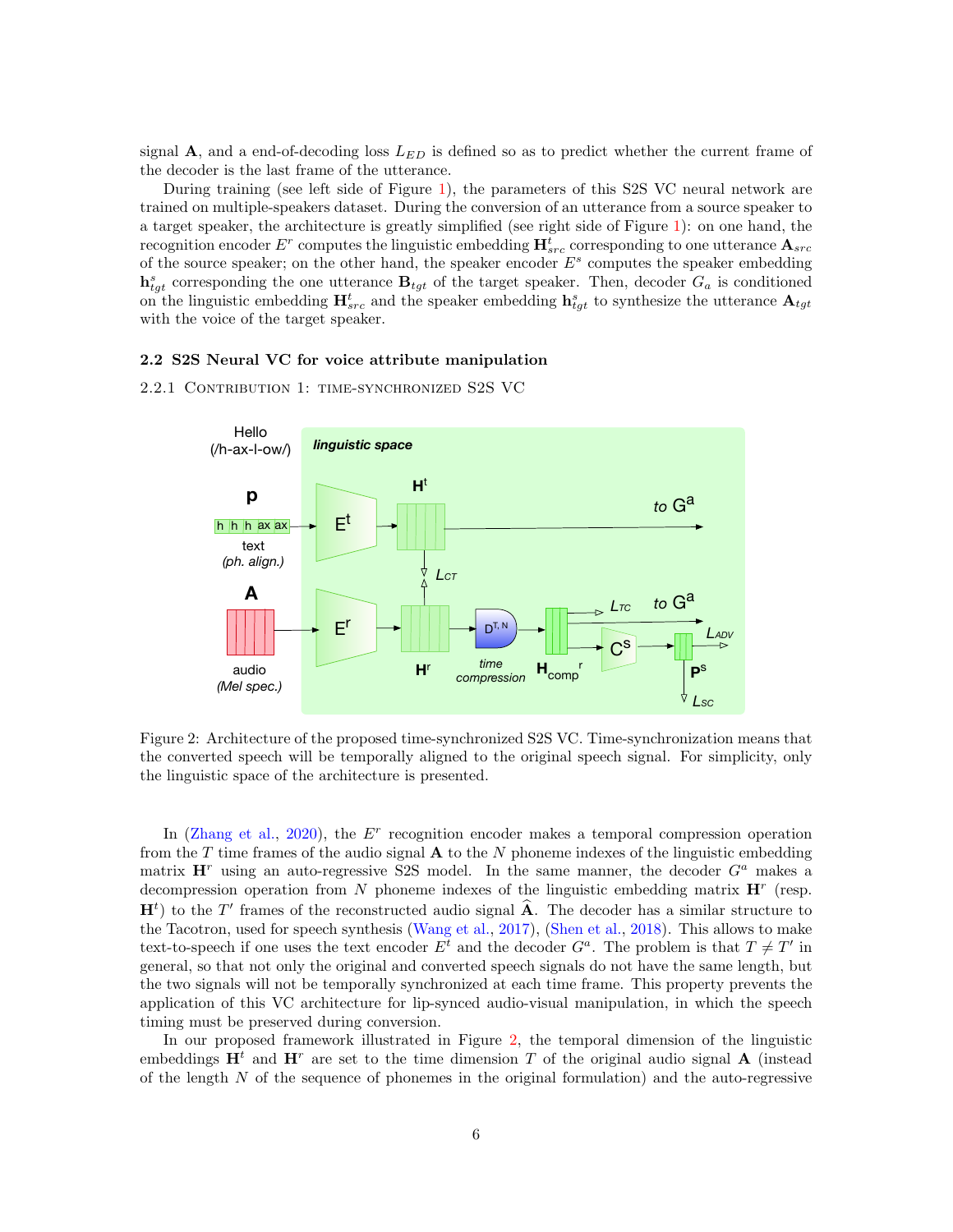S2S part of the recognition encoder  $E^r$  and the decoder  $G^a$  are modified by incorporating timesynchronous architectures. The encoder  $E^r$ , the text encoder  $E^t$  and the decoder  $G^a$  operate at a shared temporality which is synchronized to the time of the original audio signal, so that the input audio signal  $\bf{A}$  and the output of the conversion  $\bf{A}$  are time-synchronous. To make the approach consistent with the text input, a phonetic alignment (transcription with timestamps) is computed using a speech recognition with forced alignment. This provides an additional explicit information of the time alignment of each phoneme corresponding to the phonetic transcription of the input text with the audio signal A. Accordingly, a decompression of the sequence of phonemes is first performed by mapping the original sequence of  $N$  phonemes onto the sequence of  $T$  time frames of the audio signal **A**. The decompression matrix  $D \in \mathbb{R}^{N \times T}$  is defined by :

$$
D_{n,t} = \mathbb{1}_{\alpha_n = \alpha_t} \tag{1}
$$

where  $\alpha_n$  is the n-th phoneme in the sentence and  $\alpha_t$  is the phoneme at frame t. The decompression operation is applied to the input sequence of N phonemes before the text encoder  $E<sup>t</sup>$  and produces a sequence of T time frames in which the phonemes are replicated according to their duration. The linguistic embeddings  $\mathbf{H}^t$  and  $\mathbf{H}^r$  then shares the same temporal dimension T as the original audio signal matrix  $\mathbf{A}$ , from which the contrastive loss  $L_{CT}$  is computed. An opposite compression operation is applied on the linguistic embedding  $H<sup>r</sup>$  to compute the phonemes classification loss  $L_{TC}$  of the recognition encoder  $E^r$ , and the adversarial loss  $L_{ADV}$  and the classification loss  $L_{SC}$ of the speaker classifier  $C^s$  of the fader component. In [\(Zhang et al.,](#page-16-6) [2020\)](#page-16-6), the authors employ a pseudo constrastive loss in order to make the linguistic embeddings  $\mathbf{H}^r$  of  $E^r$  and  $\mathbf{H}^t$  of  $E^t$  as close as possible for the same time frame and as different as possible for different time frames :

$$
L_{CT} = \sum_{t,t'}^{T,T} \left[ \mathbb{1}_{t=t'} d_{t,t'} + \mathbb{1}_{t \neq t'} \max(m - d_{t,t'}, 0) \right]
$$
 (2)

With:

$$
d_{t,t'} = \left\| \frac{h_t^r}{\|h_t^r\|_2} - \frac{h_{t'}^t}{\|h_{t'}^t\|_2} \right\|_2^2
$$
 (3)

where  $h_t^r$  comes from  $H^r$  at time frame t and  $h_{t'}^t$  comes from  $H^t$  at time frame t'. m is an hyperparameter set to 1. in the implementation.

We propose to implement a true contrastive loss as defined in [\(Hadsell et al.,](#page-13-8) [2006\)](#page-13-8). Using the compression operation, we can obtain a matrix of distances between the phonemes of the alphabet, i.e. a  $P \times P$  matrix where P is the number of symbols in the phonetic alphabet, bringing closer the vectors encoded in  $E^t$  and  $E^r$  corresponding to same phoneme and moving them away if they correspond to different phonemes :

$$
L_{CT} = \sum_{\alpha,\beta}^{P,P} \left[ \mathbb{1}_{\alpha=\beta} d_{\alpha,\beta} + \mathbb{1}_{\alpha\neq\beta} \max(m - d_{\alpha,\beta}, 0) \right]
$$
 (4)

where  $\alpha$  and  $\beta$  are phonemes. This approach is more consistent from a theoretical point of view, but does not yield significantly different or better conversion results.

#### 2.2.2 Contribution 2: S2S VC with voice attribute manipulation

To learn VC that goes beyond voice identity conversion and can be conditioned on other voice attributes, speaker embedding  $h^s$  are further adversiarily disentangled as illustrated in Figure [3](#page-7-0) and inspired by the speaker representations disentanglement described in (No $\acute{e}$  et al., [2020\)](#page-15-7) in the context of speaker authentication. In this paper, the proposed speaker disentanglement has a form of a fader network [\(Lample et al.,](#page-14-12) [2017\)](#page-14-12). The speaker embedding  $\mathbf{h}^s$  resulting from the speaker encoder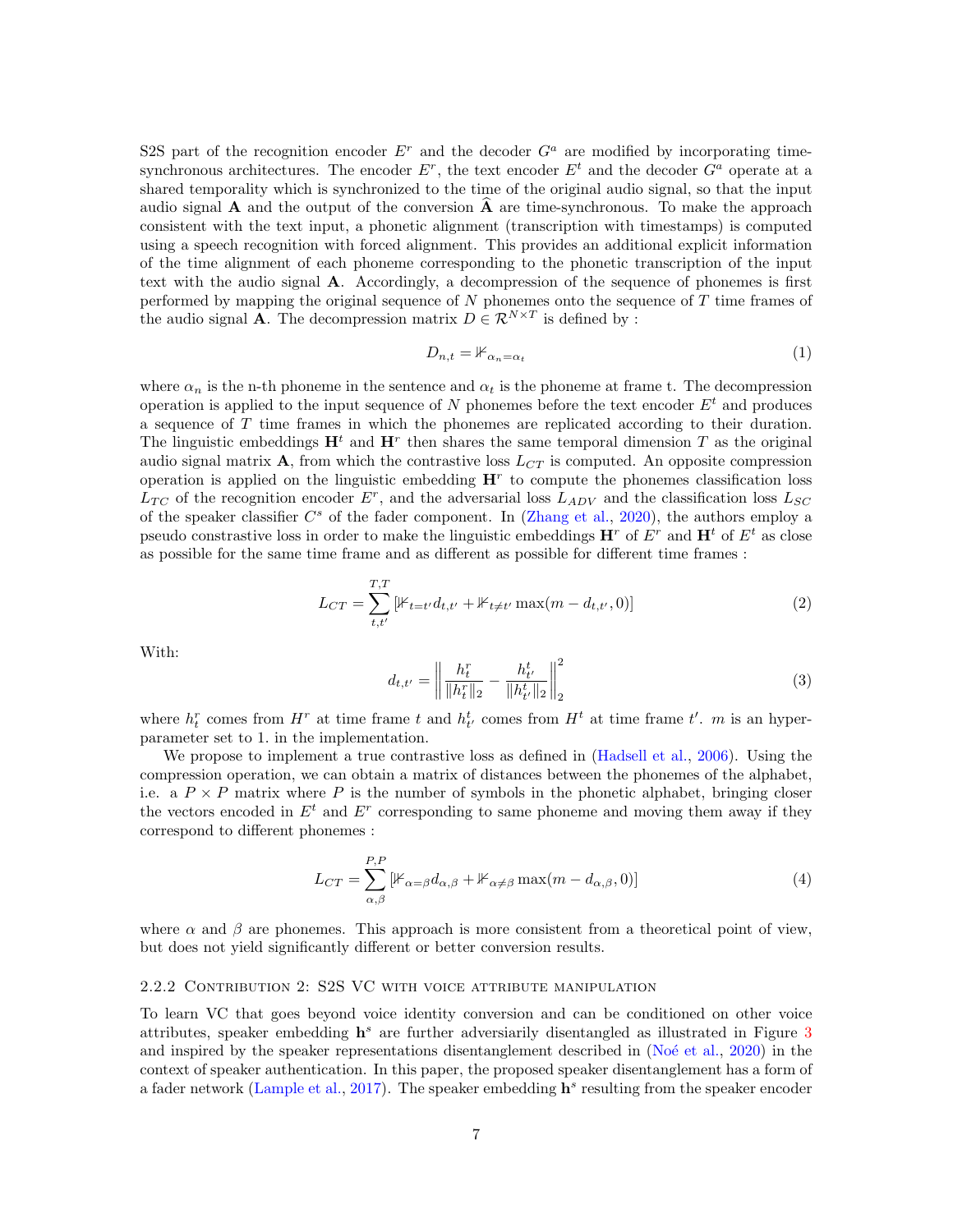<span id="page-7-0"></span>

Figure 3: Architecture of the proposed speaker disentanglement. The speaker code  $\mathbf{h}^s$  is disentangled into an attribute code  $att$  and a speaker code  $z^s$  that is independent on the attribute  $att$ . For simplicity, only the speaker space of the architecture is presented.

 $E<sup>s</sup>$  in the speaker space served as input of the proposed fader network. This fader network is an autoencoder in which the speaker embedding is encoded by  $E^{att}$  to a low-dimensional latent code  $\mathbf{z}^s$ . Conversely, the decoder  $G^{att}$  tries to reconstruct the speaker embedding  $\hat{\mathbf{h}}^s$  from the latent code  $z^s$  and the conditioning attribute variable  $y_{att}$ . In this paper,  $y_{att}$  encodes the gender of the speaker as follows:  $y_{att} = 0.0$  for female and  $y_{att} = 1.0$  for male. Additionally, the attribute discriminator  $C^{att}$  tries to predict the attribute  $y_{att}$  from the latent code  $z^s$  Fader losses are used to make the latent code  $z^s$  independent of the attribute variable  $y_{att}$ .

The proposed fader network has three losses : The reconstruction error  $L_{RC}^S$ , and the two losses for the fader  $L_{ACC}^S$  and  $L_{ADV}^S$ . The autoencoder loss  $L_{RC}^S$  is defined as the mean absolute error between the input speaker embedding  $\mathbf{h}^s$  and the reconstructed output speaker embedding  $\widehat{\mathbf{h}}^s$ ,

$$
L_{RC}^S = \|h^S - \hat{h}^S\|_1 \tag{5}
$$

The discriminator loss  $L_{ACC}^S$ , defined as the cross-entropy between the true attribute  $y_{att}$  and the attribute predicted by the classifier  $C^{att}$ , is applied to the attribute discriminator  $C^{att}$  who tries to predict the correct attribute  $y_{att}$  from the latent code  $\mathbf{z}^s$ ,

<span id="page-7-1"></span>
$$
L_{ACC}^{S} = -\log P_{W_{Catt}}(y_{att}|z^{S})
$$
\n
$$
\tag{6}
$$

where  $W_{C^{att}}$  represents the weights of the classifier  $C^{att}$ 

The adversarial loss  $L_{ADV}^S$ , defined as the cross-entropy between the wrong attribute  $1 - y_{att}$ and the one predicted by the classifier  $C^{att}$ , as

<span id="page-7-2"></span>
$$
L_{ADV}^{S} = -\log P_{W_{E^{att}}}(1 - y_{att}|z^{S}),
$$
\n(7)

where  $W_{E^{att}}$  represents the weights of the encoder  $E^{att}$ .

The objective of this loss is that the classifier  $C^{att}$  can not predict the the correct attribute  $y_{att}$  from the latent code  $z^s$ . This is defined in order to make the latent code  $z^s$  independent on the variable  $y_{att}$ . This loss is optimized jointly with the autoencoder loss  $L_{RC}^S$ , then modifying the weights of the encoder  $E^{att}$ . In equations [\(6\)](#page-7-1) and [\(7\)](#page-7-2), the cross-entropies are averaged over all sentences.

As described in  $(No\acute{e}t$  al., [2020\)](#page-15-7), a discriminator that is pre-trained on the speaker embedding  $h^s$  is employed to substitute the binary attribute  $y_{att} \in \{0,1\}$  by the smooth posterior probability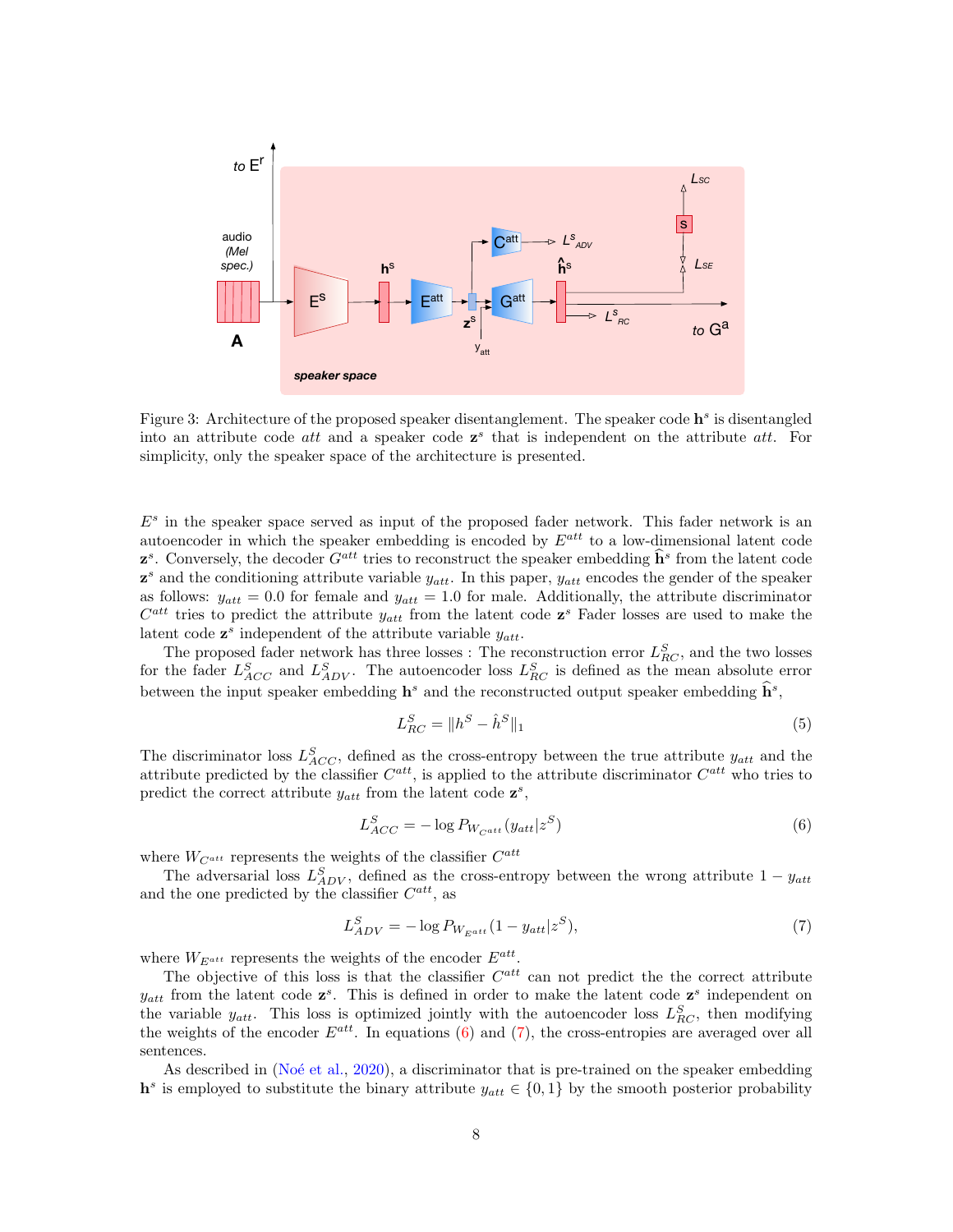<span id="page-8-1"></span>Table 1: Ablation study: gender classification accuracy using the pre-trained discriminator computed on the original speaker embedding  $h^s$  and the reconstructed speaker embedding conditioned on the gender w. The dimension of the speaker embedding  $\mathbf{h}^s$  is 128 and the dimension of the latent code  $z^s$  to 60.

|                                   | GENDER ACCURACY |
|-----------------------------------|-----------------|
| with adv. loss                    |                 |
| ORIGINAL $h^s$                    | 99.2            |
| EST. GENDER $(w = \tilde{w})$     | 99.0            |
| INV. GENDER $(w = 1 - \tilde{w})$ | 0.8             |
| DE-GENDER $(w = 1/2)$             | 54.6            |
| without adv. loss                 |                 |
| ORIGINAL $\mathbf{h}^s$           | 99.2            |
| EST. GENDER $(w = \tilde{w})$     | 99.2            |
| INV. GENDER $(w = 1 - \tilde{w})$ | 98.8            |
| DE-GENDER $(w = 1/2)$             | 99.1            |

of the discriminator  $\tilde{y}_{att} \in [0, 1]$ . Finally this fader is directly plugged into the speaker space of the VC system, after the speaker encoder  $E^s$ . We can then re-train the decoder  $G^a$  of the global VC system, which we did in one of the configurations in the experimental section.

## <span id="page-8-0"></span>3. Experiments

#### 3.1 Dataset

The English multi-speaker corpus VCTK [\(Yamagishi et al.,](#page-16-9) [2019\)](#page-16-9) is used for VC and gender models training and gender conversion. The VCTK dataset contains speech data uttered by 110 speakers and the corresponding text transcripts. Each speaker read about 400 sentences selected from English newspaper, which represents a total of about 44 hours of speech. Two speakers were removed during experiments: one speaker (p315) for which one text file is missing (as usually removed from this dataset), and one another speaker whose name is very different from the other ones (s5). All speakers are included into the training and validation sets. For each speaker, we split the database in a training set with 90% of the sentences and a validation set with 10% of them. The total duration of the database is around 27 hours after removing silences at the beginning and at the end of each sentence.

#### 3.2 Objective evaluations

To assess whether the proposed framework is successful to disentangle speaker identity and gender representation, a set of objective evaluations were conducted: a gender classification task (including a short ablation study on the fader structure), a speaker classification task, the mutual information between the embeddings and the true gender, and a 2-D visualization of the embeddings.

#### 3.2.1 Gender recognition

Table [1](#page-8-1) reports the gender classification accuracy computed with the pre-trained gender discriminator at the original speaker embedding  $\mathbf{h}^s$  (*original*) or the reconstructed speaker embedding  $\hat{\mathbf{h}}^s$  of the gender autoencoder with different values of gender conditioning  $w$ : with the estimated gender  $\hat{w}$  from the original speech signal (est. gender), by swapping to the opposite gender  $1 - \hat{w}$  (inv. *gender*), or by neutralizing the gender  $1/2$  (*de-gender*). With the adversarial setting the original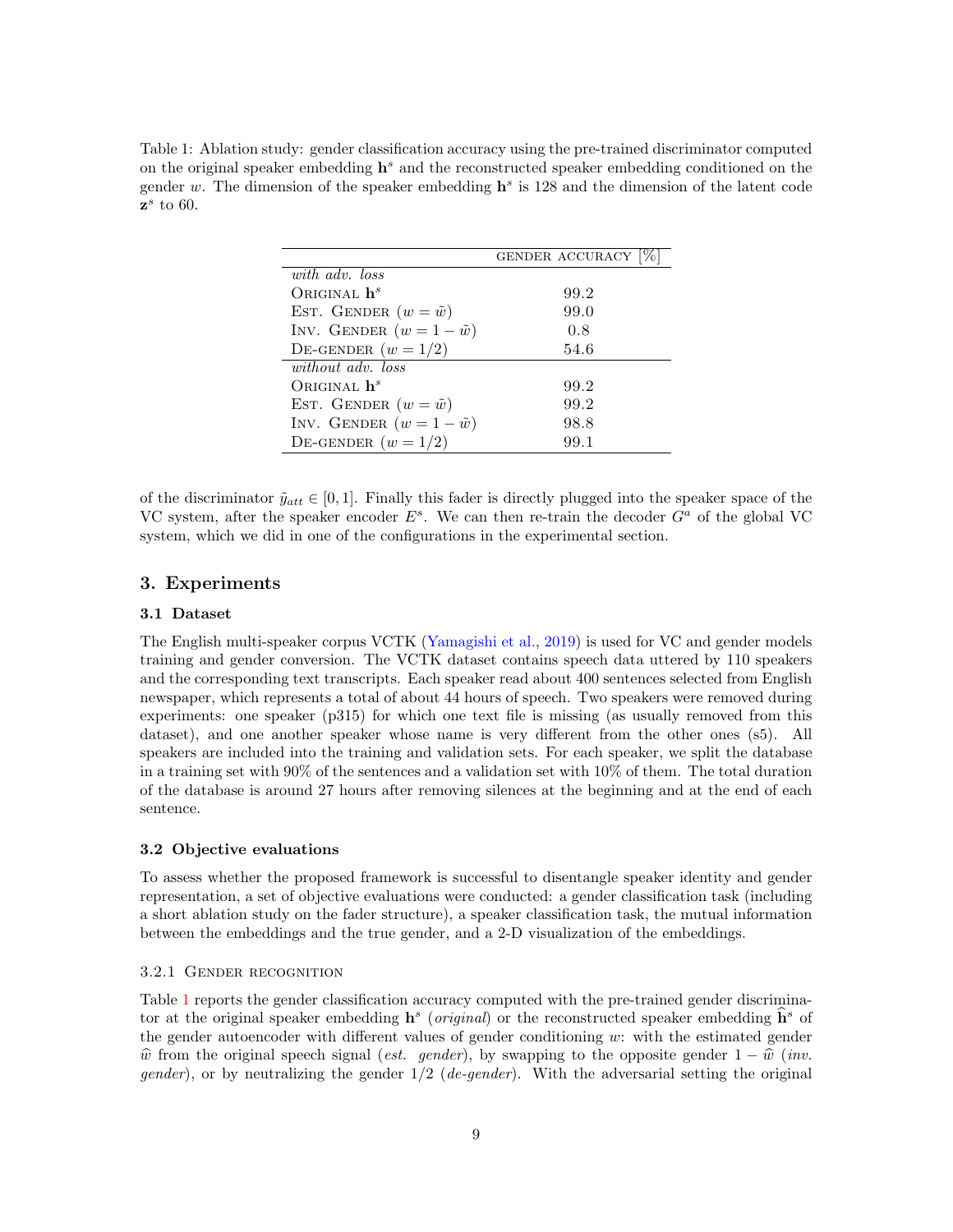<span id="page-9-0"></span>

Figure 4: On top: MOS score obtained for the six configurations (mean and 95% confidence interval). On bottom: perceived voice gender for the six configurations (mean and 95% confidence interval).

speaker embedding and the reconstructed speaker embedding with the estimated gender have very high accuracies. When swapping the gender by conditioning the reconstructed embedding on the opposite of the estimated gender, the accuracy turns to zero, which is expected because the gender is inverted. With a reconstruction conditioned on  $1/2$ , the accuracy is around 50 % which would correspond to a random decision in a binary classification problem. An ablation study conducted by removing the adversarial component from the fader network, the accuracies are very high in all conditions, which means that the gender conditionning is ineffective. Therefore the adversarial loss is needed to disentangle the speaker gender from the rest pf the speaker identity. This shows that the adversarial loss is required and highly efficient to disentangle and manipulate speaker gender from speaker identity.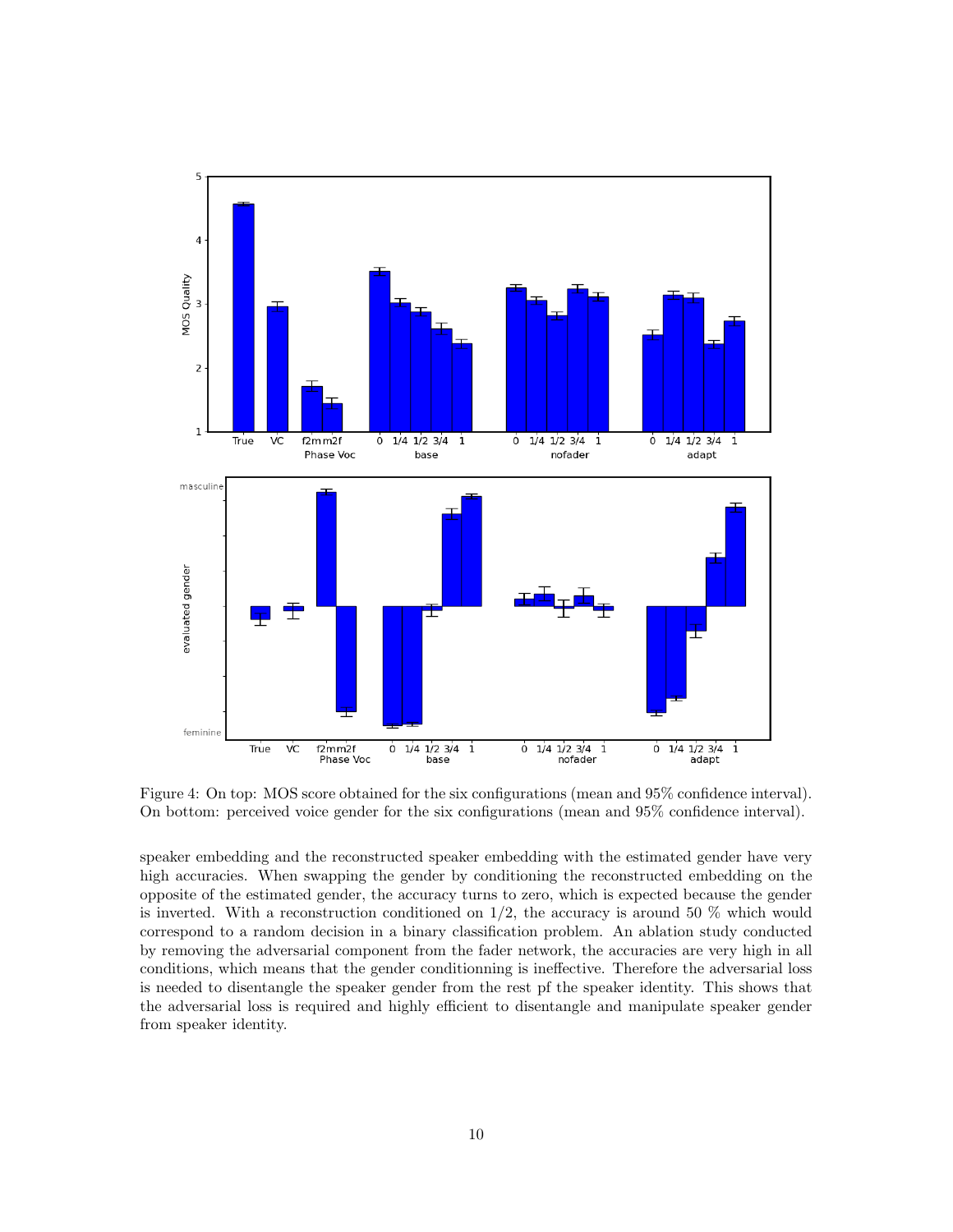<span id="page-10-1"></span>Table 2: Equal Error Rates in percentages of speaker classification using speaker encoder classifier computed on the original speaker embedding  $h^s$  and the reconstructed speaker embedding conditioned on the gender w. The dimension of the speaker embedding  $h^s$  is 128 and the dimension of the latent code  $z^s$  to 60.

|                                   | $EER$ [%] |
|-----------------------------------|-----------|
| ORIGINAL $h^s$                    | 2.8       |
| EST. GENDER $(w = \tilde{w})$     | 6.9       |
| INV. GENDER $(w = 1 - \tilde{w})$ | 9.2       |
| DE-GENDER $(w = 1/2)$             | 68        |

### 3.2.2 Speaker classification

Figure [5](#page-10-0) presents the Receiver Operation Characteristics (ROC) curves corresponding to the speaker classification from the original speaker embedding and the reconstructed speaker embedding conditioned on the gender and Table [2](#page-10-1) summarizes the equal error rates (EERs) obtained from the original speaker embedding and the reconstructed speaker embedding conditioned on the gender. The EER is very low (2.8 %) for the original speaker embedding, which indicates that the speaker classifier is very efficient to determine the speaker identity from the speaker embedding. The manipulation of the gender conditioning  $w$  degrades the EER in all cases, but these rates remain relatively low: around 6.8 % for the gender estimated from the pre-train classifier and for  $w = 1/2$ , and 9.2 % when the gender is swapped. This means that most of the speaker identity is preserved after gender manipulation. However, the speaker identity cannot be totally preserved since identity and gender are certainly not linearly separable variables.

<span id="page-10-0"></span>

Figure 5: Receiver Operating Characteristic curves of speaker classification using speaker encoder classifier as computed on the original speaker embedding  $\mathbf{h}^s$  and the reconstructed speaker embedding conditioned on the gender  $w$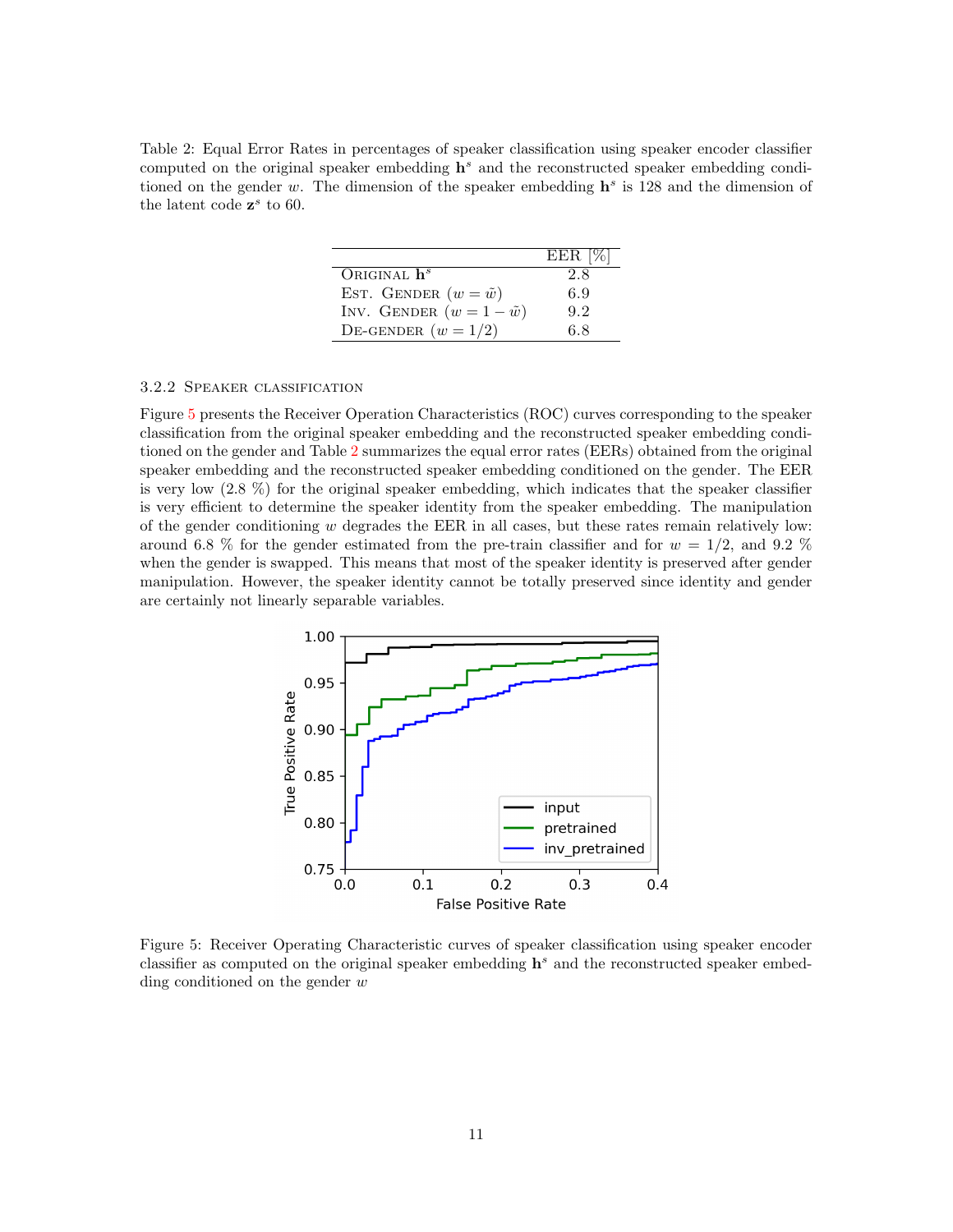<span id="page-11-0"></span>Table 3: Approximation of the mutual information between the true gender and the continuous multi-dimensional embedding. The dimension of the speaker embedding  $\mathbf{h}^s$  is 128 and the dimension of the latent code  $z^s$  to 60.

|                                   | MUTUAL INFORMATION |
|-----------------------------------|--------------------|
| ORIGINAL $\mathbf{h}^s$           | 0.47               |
| EST. GENDER $(w = \tilde{w})$     | 0.44               |
| INV. GENDER $(w = 1 - \tilde{w})$ | 0.38               |
| DE-GENDER $(w = 1/2)$             | 0.16               |
| LATENT CODE $z^s$                 | 0.11               |

<span id="page-11-1"></span>

Figure 6: On top: PCA visualization of the speaker encoder embeddings  $\mathbf{h}^s$  on the evaluation set. The selected components are 1 and 2. On bottom: PCA visualization of the latent code  $z^s$  on the evaluation set. The selected components are 3 and 7.

#### 3.2.3 Mutual Information and Embeddings visualization

Table [3](#page-11-0) present the approximated calculation of the mutual information between the true gender and the original speaker embedding and the conditionally reconstructed speaker embeddings. The score is computed using an estimator of the mutual information between discrete and continuous variables as described in [\(Gao et al.,](#page-13-9) [2017\)](#page-13-9). The dimension of the continuous data is reduced from 128 to 8 using PCA and the mutual information is obtained by selecting the pair of coordinates that maximize the latter. The PCA coordinates used to plot the 2-D visualizations in Figure  $6$  are selected in the same way. From Table [3,](#page-11-0) the mutual information corresponding to the latent code  $z^s$  and the de-gender  $w = 1/2$  are much lower that the others. This indicates that the latent code  $z^s$  contains very little information about the gender and becomes mostly gender-independent as illustrated in Figure [6,](#page-11-1) and that the conditioning  $w = 1/2$  successfully generates a speaker embedding that is also mostly genderless. This highlights the fact that the disentanglement between speaker identity and gender is highly effective.

#### 3.3 Subjective Evaluation

To assess whether the proposed architecture is efficient to convert the gender of the voice, a subjective evaluation was conducted. The task consisted into listening one speech sample (converted or not), and to judge: 1) whether the voice is typically perceived as: feminine, rather feminine, uncertain, rather masculine, or masculine; 2) the sound quality on a standard Mean Opinion Score (MOS) 5-degree scale from 1 (bad) to 5 (perfect) which is commonly used for the experimental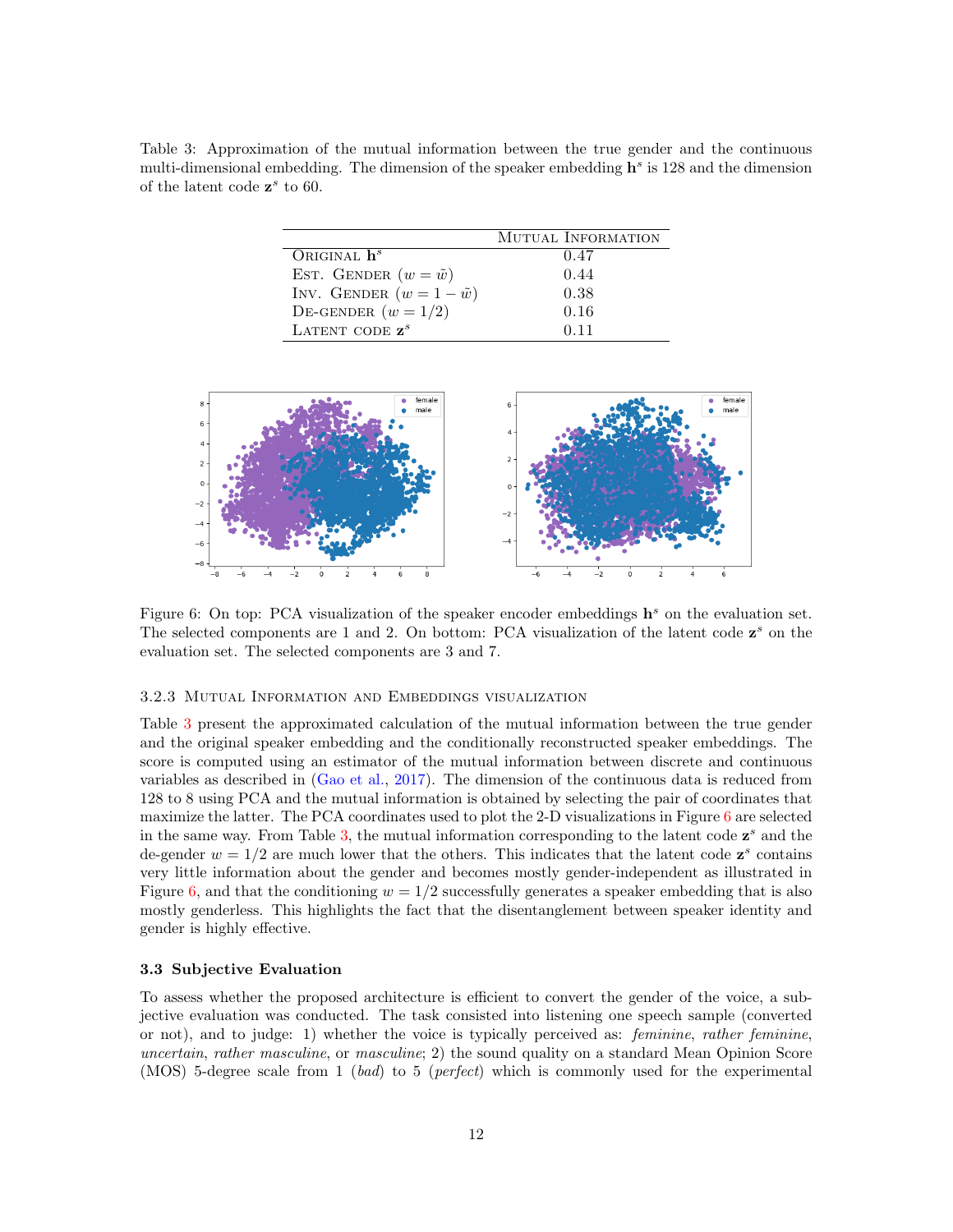evaluation of Text-To-Speech and Voice Conversion systems. Each participants had to judge 20 speech samples which were randomly selected among the total of speech samples produced for the subjective experiments. Four speakers were used for the experiment: two males (p232 and p274) and two females (p253 and p300) with five randomly chosen sentences per speaker in the validation set. Six configurations were compared: 1) the original audio signal ( $true$ ) and the converted audio signal with : 2) the original VC system  $(VC)$ ; 3) a phase vocoder (*phase voc.*, see supplementary for details), with two cases : female-to-male conversion  $(f2m)$  and male-to-female conversion  $(m2f)$ ; 4) the VC system with the proposed gender autoencoder (base) with five conditionning values of the parameter  $\tilde{w} \in \{0, 1/4, 1/2, 3/4, 1\};$  5) the VC system with the gender autoencoder but trained without the fader loss (*nofader*), with the five values of the parameter  $\tilde{w}$ ; and 6) the VC system with the gender autoencoder with the VC decoder re-trained (*adapt*) with the five values of the parameter  $\tilde{w}$ . All neural VC systems are implemented with the time-synchronous version presented in this paper, and the phase vocoder is also time-synchronous so that the timing of the original speech samples and all converted speech samples are time-synchronous.

Figure [4](#page-9-0) presents the MOS scores and the perceived gender for the compared system configurations (mean and 95% confidence interval). Regarding the perceived quality: the original speech samples has the higher scores (4.6), the original VC system has similar scores as the ones reported in [\(Zhang et al.,](#page-16-6) [2020\)](#page-16-6) (2.90), and the speech converted with the phase vocoder has pretty low scores (1.6) which is due to the use of the default settings and indicate the limitation of voice conversion based on signal processing only. The three versions of our proposed VC system have similar scores that are comparable to the one of the original system (between 3.0 and 4.0): 2.9 for the base VC system, 3.11 for the *nofader* VC system, and 2.97 for the *adapt* VC system. This shows that the extra-add of the gender auto-encoder does not degrade the conversion quality. This quality tends to degrade in the case of the base VC system from female to male, but this trends tend to disappear for theadapt VC system in which the VC decoder is re-trained together with the gender auto-encoder. Regarding the perceived gender, the true gender is well-recognized for the original speech samples, the converted speech with the original VC system, and the converted speech with the phase vocoder. As mentionned previously, the VC system with a gender autoencoder without the fader loss is totally inefficient to convert the gender. For the proposed VC system with the gender auto-encoder, the gender conditionning is efficient to manipulate the perceived gender during conversion as one can observe a clear variation of the perceived gender with respect to the conditionned gender. In the base VC system, there is however a discontinuity around the value  $w = 1/2$  which means that the conversion jumps from female to male and fails to generate genderless voices. This appears to be much more linear in the *adapt* VC system, which indicates again that the re-training of the VC decoder can also improve the conversion around the genderless value  $(w = 1/2)$ .

## 4. Conclusion

This paper presents a structured neural VC architecture that allows the manipulation of voice attributes (e.g., gender and age) based on the adversarial learning of a hierarchically structured speech and speaker encoding. The proposed VC architecture employs multiple auto-encoders are used to encode speech as a set of idealistically independent linguistic and extra-linguistic representations, which are learned adversarially and can be manipulated during VC. Moreover, the proposed architecture is time-synchronized so that the original voice timing is preserved during conversion which allows lip-sync applications. A set of objective and subjective evaluations conducted on the VCTK dataset shows the efficiency of the proposed framework on the task on voice gender manipulation. Further work will investigate the generalization of the proposed framework to other voice attributes, such as age, attitudes, and emotions.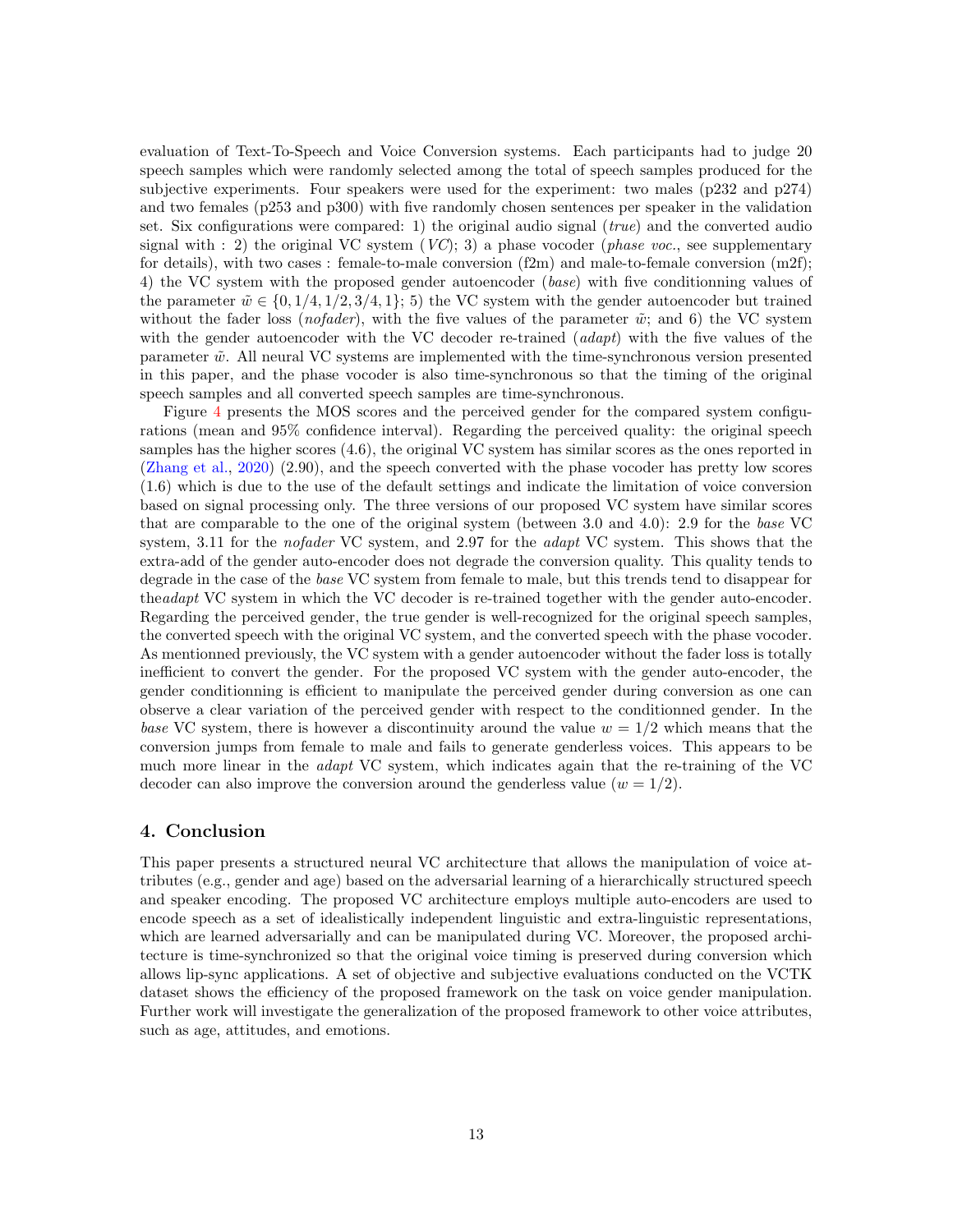## References

- <span id="page-13-3"></span>Dzmitry Bahdanau, Kyunghyun Cho, and Yoshua Bengio. Neural Machine Translation by Jointly Learning to Align and Translate. In International Conference on Learning Representations  $(ICLR), 2015.$
- <span id="page-13-5"></span>Y. Choi, M. Choi, M. Kim, J. Ha, S. Kim, and J. Choo. StarGAN: Unified Generative Adversarial Networks for Multi-domain Image-to-Image Translation. In IEEE/CVF Conference on Computer Vision and Pattern Recognition (CVPR), pages 8789–8797, 2018.
- <span id="page-13-1"></span>Srinivas Desai, E. Veera Raghavendra, B. Yegnanarayana, Alan W. Black, and Kishore Prahallad. Voice conversion using Artificial Neural Networks. In 2009 IEEE International Conference on Acoustics, Speech and Signal Processing, pages 3893–3896, 2009. ISBN 978-1-4244-2353-8. doi: 10.1109/ICASSP.2009.4960478. URL <http://ieeexplore.ieee.org/document/4960478/>.
- <span id="page-13-0"></span>David Ericsson, Adam Ostberg, Edvin Listo Zec, John Martinsson, and Olof Mogren. Adversarial ¨ representation learning for private speech generation. In Workshop on Self-supervision in Audio and Speech at the International Conference on Machine Learning (ICML), 2020.
- <span id="page-13-7"></span>F. Fang, J. Yamagishi, I. Echizen, and J. Lorenzo-Trueba. High-Quality Nonparallel Voice Conversion Based on Cycle-Consistent Adversarial Network. In IEEE International Conference on Acoustics, Speech and Signal Processing (ICASSP), pages 5279–5283, 2018.
- <span id="page-13-12"></span>S. Farner, A. Roebel, and X. Rodet. Natural transformation of type and nature of the voice for extending vocal repertoire in high-fidelity applications. In Audio Engineering Society Conference: 35th International Conference: Audio for Games, 2009. URL [http://www.aes.org/e-lib/](http://www.aes.org/e-lib/browse.cfm?elib=15170) [browse.cfm?elib=15170](http://www.aes.org/e-lib/browse.cfm?elib=15170).
- <span id="page-13-9"></span>W. Gao, S. Kannan, S. Oh, and P. Viswanath. Estimating Mutual Information for Discrete-Continuous Mixtures. In Advances in Neural Information Processing Systems (NIPS), pages 5986–5997, 2017.
- <span id="page-13-2"></span>Ian J. Goodfellow, Jean Pouget-Abadie, Mehdi Mirza, Bing Xu, David Warde-Farley, Sherjil Ozair, Aaron Courville, and Yoshua Bengio. Generative Adversarial Networks. In Advances in Neural Information Processing Systems (NIPS), 2014.
- <span id="page-13-10"></span>D. Griffin and J. Lim. Signal Estimation from Modified Short-Time Fourier Transform. IEEE Transactions on Acoustics, Speech and Signal Processing, 32(2):236–243, 1984.
- <span id="page-13-8"></span>Raia Hadsell, Sumit Chopra, and Yann LeCun. Dimensionality reduction by learning an invariant mapping. In IEEE Conference on Computer Vision and Pattern Recognition (CVPR), page 1735–1742, 2006.
- <span id="page-13-6"></span>Irina Higgins, David Amos, David Pfau, Sebastien Racaniere, Loic Matthey, Danilo Rezende, and Alexander Lerchner. Towards a Definition of Disentangled Representations. arXiv preprint arXiv:1812.02230, 2018.
- <span id="page-13-4"></span>Chin-Cheng Hsu, Hsin-Te Hwang, Yi-Chiao Wu, Yu Tsao, and Hsin-Min Wang. Voice Conversion from Non-parallel Corpora Using Variational Auto-encoder. In Asia-Pacific Signal and Information Processing Association Annual Summit and Conference (APSIPA), pages 1–6, 2016.
- <span id="page-13-11"></span>Markus Iseli, Yen-Liang Shue, and Abeer Alwan. Age, sex, and vowel dependencies of acoustic measures related to the voice source. The Journal of the Acoustical Society of America, 121(4): 2283–2295, 2007. Publisher: Acoustical Society of America.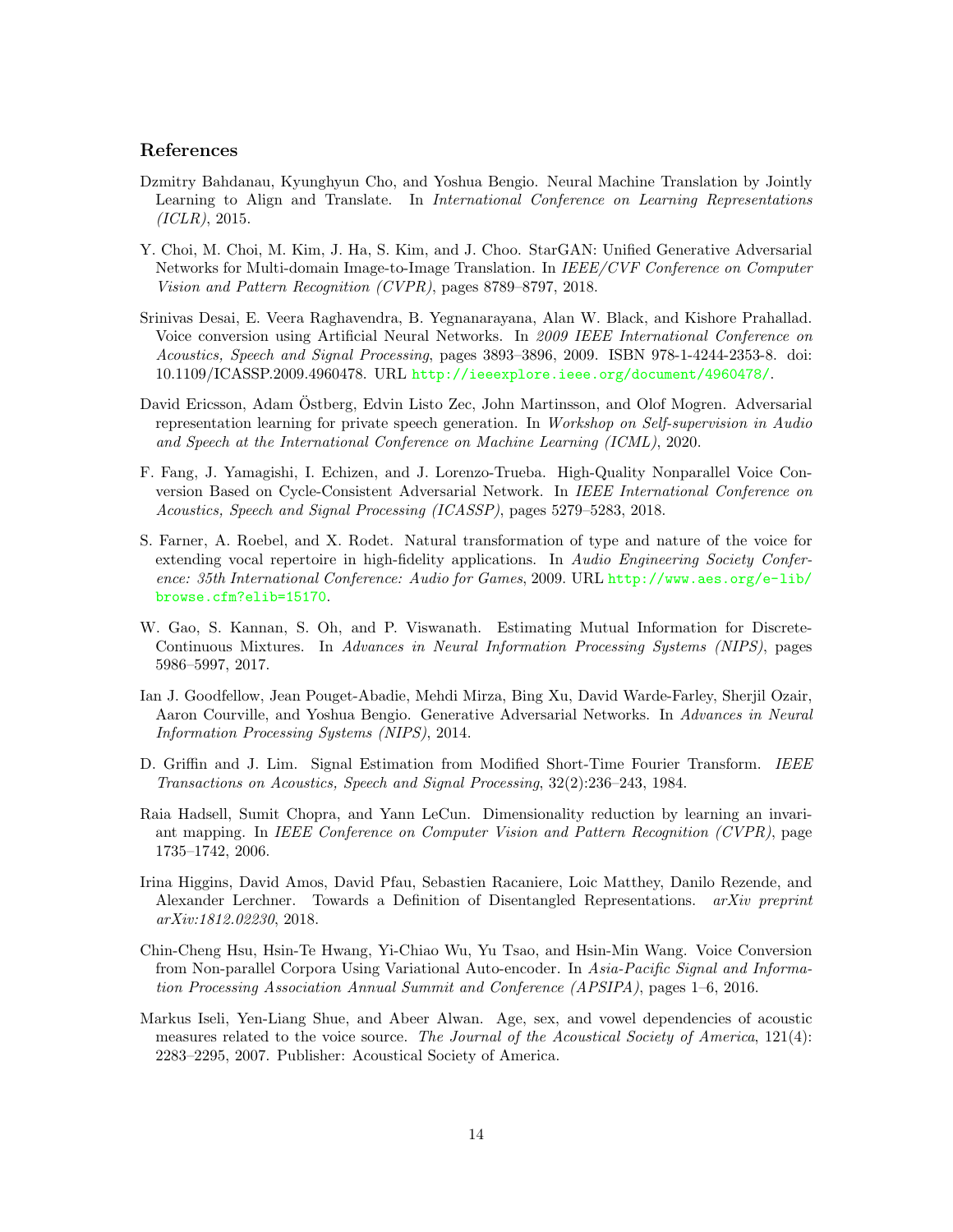- <span id="page-14-11"></span>Ye Jia, Yu Zhang, Ron J. Weiss, Quan Wang, Jonathan Shen, Fei Ren, Zhifeng Chen, Patrick Nguyen, Ruoming Pang, Ignacio Lopez-Moreno, and Yonghui Wu. Transfer learning from speaker verification to multispeaker text-to-speech synthesis. In International Conference on Neural Information Processing Systems (NIPS), volume abs/1806.04558, page 4485–4495, 2018.
- <span id="page-14-7"></span>H. Kameoka, T. Kaneko, K. Tanaka, and N. Hojo. Stargan-vc: non-parallel many-to-many voice conversion using star generative adversarial networks. In 2018 IEEE Spoken Language Technology Workshop (SLT), pages 266–273, 2018. doi: 10.1109/SLT.2018.8639535.
- <span id="page-14-6"></span>H. Kameoka, K. Tanaka, D. Kwa´sny, T. Kaneko, and N. Hojo. ConvS2S-VC: Fully Convolutional Sequence-to-Sequence Voice Conversion. IEEE/ACM Transactions on Audio, Speech, and Language Processing, 28:1849–1863, 2020.
- <span id="page-14-5"></span>T. Kaneko, H. Kameoka, K. Tanaka, and N. Hojo. CycleGAN-VC2: Improved CycleGAN-based Non-parallel Voice Conversion. In IEEE International Conference on Acoustics, Speech and Signal Processing (ICASSP), pages 6820–6824, 2019.
- <span id="page-14-4"></span>Takuhiro Kaneko and Hirokazu Kameoka. Parallel-Data-Free Voice Conversion Using Cycle-Consistent Adversarial Networks. arXiv:1711.11293, 2017. URL [http://arxiv.org/abs/1711.](http://arxiv.org/abs/1711.11293) [11293](http://arxiv.org/abs/1711.11293). arXiv: 1711.11293.
- <span id="page-14-8"></span>Takuhiro Kaneko, Hirokazu Kameoka, Kou Tanaka, and Nobukatsu Hojo. StarGAN-VC2: Rethinking Conditional Methods for StarGAN-Based Voice Conversion. In ISCA Interspeech, pages 679–683, 2019.
- <span id="page-14-0"></span>Hisao Kuwabara and Yoshinori Sagisak. Acoustic Characteristics of Speaker Individuality: Control and Conversion. Speech Communication, 16(2):165 – 173, 1995. Voice Conversion: State of the Art and Perspectives.
- <span id="page-14-3"></span>B. M. Lal Srivastava, N. Vauquier, M. Sahidullah, A. Bellet, M. Tommasi, and E. Vincent. Evaluating voice conversion-based privacy protection against informed attackers. In IEEE International Conference on Acoustics, Speech and Signal Processing (ICASSP), pages 2802–2806, 2020.
- <span id="page-14-12"></span>Guillaume Lample, Neil Zeghidour, Nicolas Usunier, Antoine Bordes, Ludovic Denoyer, and Marc'Aurelio Ranzato. Fader networks: Manipulating images by sliding attributes. In Advances in Neural Information Processing Systems(NIPS), pages 5967–5976, 2017.
- <span id="page-14-13"></span>Li-Juan Liu, Zhen-Hua Ling, Yuan Jiang, Ming Zhou, and Li-Rong Dai. WaveNet Vocoder with Limited Training Data for Voice Conversion. In Interspeech 2018, pages 1983–1987, 2018.
- <span id="page-14-2"></span>Jaime Lorenzo-Trueba, Fuming Fang, Xin Wang, Isao Echizen, Junichi Yamagishi, and Tomi Kinnunen. Can we steal your vocal identity from the Internet?: Initial investigation of cloning Obama's voice using GAN, WaveNet and low-quality found data. In Speaker Odyssey: The Speaker and Language Recognition Workshop, pages 240–247, 2018a.
- <span id="page-14-1"></span>Jaime Lorenzo-Trueba, Junichi Yamagishi, Tomoki Toda, Daisuke Saito, Fernando Villavicencio, Tomi Kinnunen, and Zhenhua Ling. The voice conversion challenge 2018: Promoting development of parallel and nonparallel methods. In Speaker Odyssey: The Speaker and Language Recognition Workshop, pages 195–202, 2018b.
- <span id="page-14-9"></span>Hui Lu, Zhiyong Wu, Dongyang Dai, Runnan Li, Shiyin Kang, Jia Jia, and Helen Meng. One-Shot Voice Conversion with Global Speaker Embeddings. In ISCA Interspeech, pages 669–673, 2019.
- <span id="page-14-10"></span>Seyed Hamidreza Mohammadi and Taehwan Kim. One-Shot Voice Conversion with Disentangled Representations by Leveraging Phonetic Posteriorgrams. In ISCA Interspeech, pages 704–708, 2019.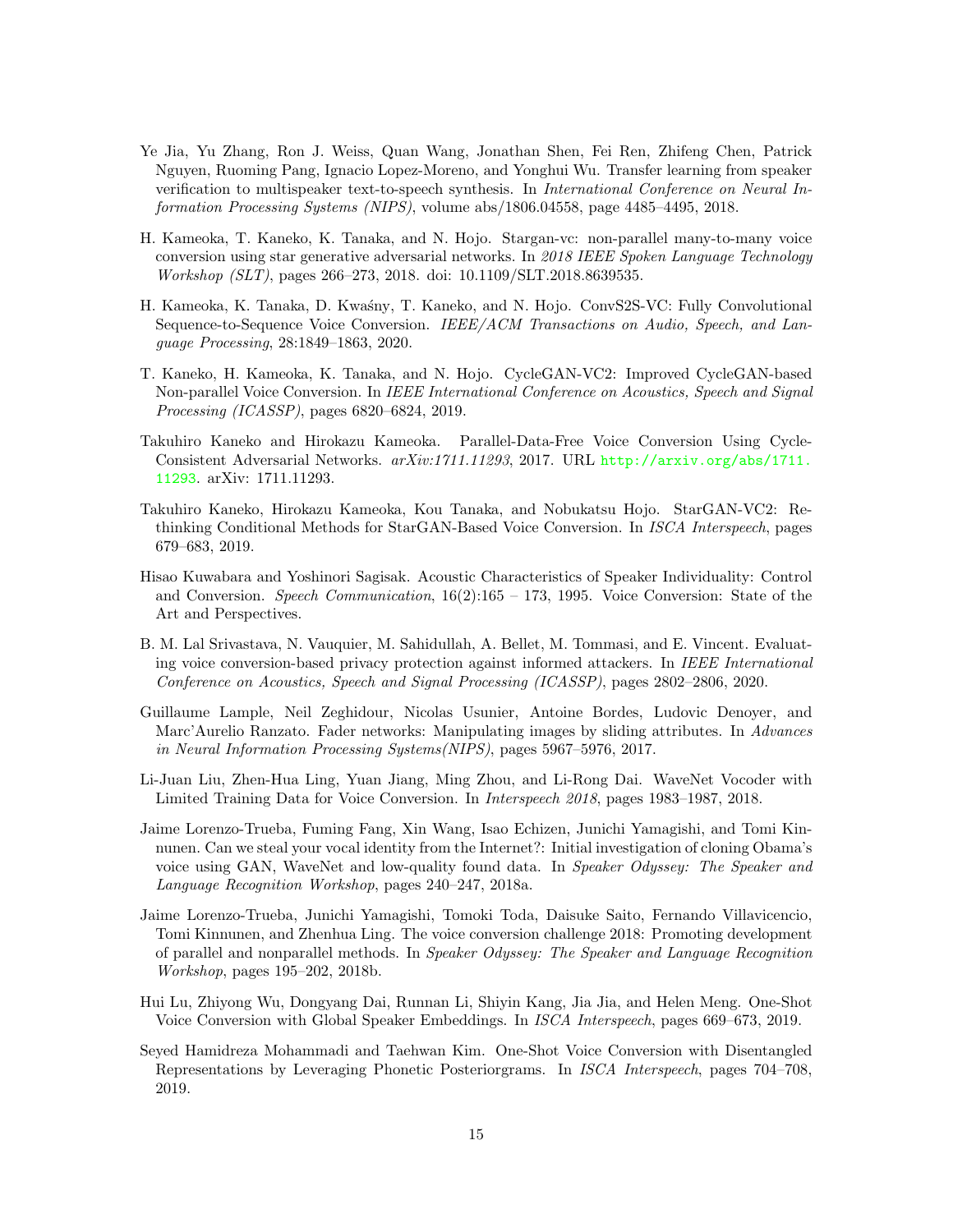- <span id="page-15-7"></span>Paul-Gauthier Noé, Mohammad Mohammadamini, Driss Matrouf, Titouan Parcollet, and Jean-François Bonastre. Adversarial Disentanglement of Speaker Representation for Attribute-Driven Privacy Preservation. arXiv:2012.04454, 2020. URL <https://arxiv.org/pdf/2012.04454>. arXiv:2012.04454.
- <span id="page-15-11"></span>Gordon E. Peterson and Harold L. Barney. Control methods used in a study of the vowels. The Journal of the acoustical society of America, 24(2):175–184, 1952. Publisher: Acoustical Society of America.
- <span id="page-15-10"></span>R. Prenger, R. Valle, and B. Catanzaro. WaveGlow: A Flow-based Generative Network for Speech Synthesis. In IEEE International Conference on Acoustics, Speech and Signal Processing (ICASSP), pages 3617–3621, 2019.
- <span id="page-15-4"></span>Kaizhi Qian, Yang Zhang, Shiyu Chang, Xuesong Yang, and Mark Hasegawa-Johnson. AutoVC: Zero-Shot Voice Style Transfer with Only Autoencoder Loss. In International Conference on Machine Learning (ICML), pages 5210–5219, 2019.
- <span id="page-15-6"></span>Kaizhi Qian, Yang Zhang, Shiyu Chang, Mark Hasegawa-Johnson, and David Cox. Unsupervised speech decomposition via triple information bottleneck. In *International Conference on Machine* Learning (ICML), pages 7836–7846, 2020.
- <span id="page-15-12"></span>A. Röbel. Shape-invariant speech transformation with the phase vocoder. In *Proc. International* Conf. on Spoken Language Processing (InterSpeech), pages 2146–2149, 2010.
- <span id="page-15-13"></span>A. Röbel and X. Rodet. Efficient Spectral Envelope Estimation and its application to pitch shifting and envelope preservation. In Proc. of the 8th Int. Conf. on Digital Audio Effects (DAFx05), pages 30–35, 2005.
- <span id="page-15-9"></span>J. Shen, R. Pang, R. J. Weiss, M. Schuster, N. Jaitly, Z. Yang, Z. Chen, Y. Zhang, Y. Wang, R. Skerrv-Ryan, R. A. Saurous, Y. Agiomvrgiannakis, and Y. Wu. Natural TTS Synthesis by Conditioning Wavenet on MEL Spectrogram Predictions. In IEEE International Conference on Acoustics, Speech and Signal Processing (ICASSP), pages 4779–4783, 2018.
- <span id="page-15-0"></span>Y. Stylianou, O. Cappé, and E. Moulines. Continuous Probabilistic Transform for Voice Conversion. IEEE Transactions on Speech and Audio Processing, 6(2):131–142, 1998.
- <span id="page-15-5"></span>Lifa Sun, Kun Li, Hao Wang, Shiyin Kang, and Helen Meng. Phonetic Posteriorgrams for Manyto-One Voice Conversion without Parallel Data Training. In IEEE International Conference on Multimedia and Expo (ICME), pages 1–6, 2016.
- <span id="page-15-2"></span>Ilya Sutskever, Oriol Vinyals, and Quoc V. Le. Sequence to Sequence Learning with Neural Networks. In International Conference on Neural Information Processing Systems (NIPS), page 3104–3112, 2014.
- <span id="page-15-3"></span>Kou Tanaka, Hirokazu Kameoka, Takuhiro Kaneko, and Nobukatsu Hojo. AttS2S-VC: Sequenceto-Sequence Voice Conversion with Attention and Context Preservation Mechanisms. In IEEE International Conference on Acoustics, Speech and Signal Processing (ICASSP), pages 6805–6809, 2019.
- <span id="page-15-8"></span>Justus Thies, Michael Zollhöfer, Marc Stamminger, Christian Theobalt, and Matthias Nießner. Face2Face: Real-Time Face Capture and Reenactment of RGB Videos. In IEEE Conference on Computer Vision and Pattern Recognition (CVPR), pages 2387–2395, 2016.
- <span id="page-15-1"></span>T. Toda, Y. Ohtani, and K. Shikano. One-to-Many and Many-to-One Voice Conversion Based on Eigenvoices. In IEEE International Conference on Acoustics, Speech and Signal Processing (ICASSP), volume 4, pages 1249–1252, 2007.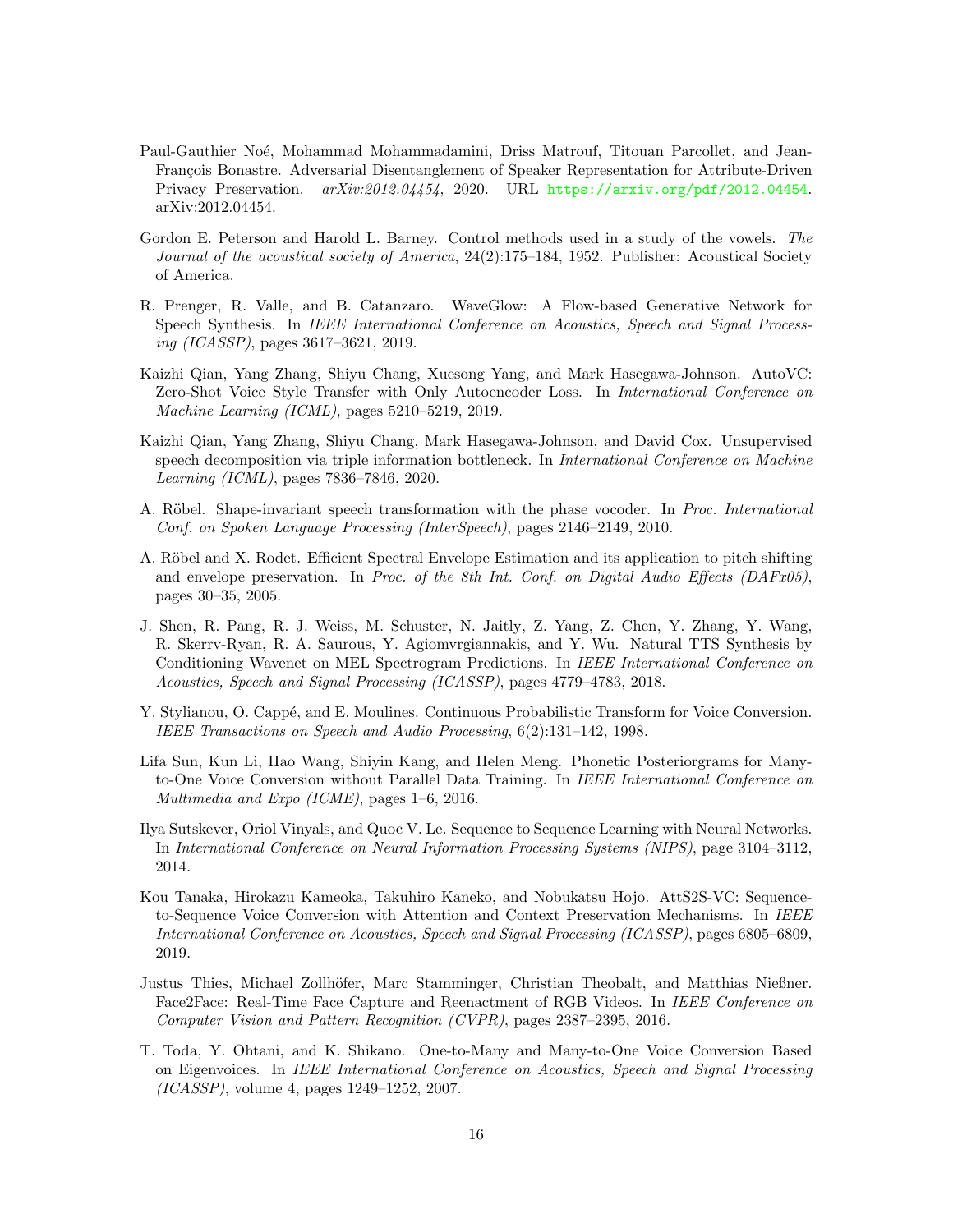- <span id="page-16-0"></span>Tomoki Toda, Ling-Hui Chen, Daisuke Saito, Fernando Villavicencio, Mirjam Wester, Zhizheng Wu, and Junichi Yamagishi. The Voice Conversion Challenge 2016. In *ISCA Interspeech*, pages 1632–1636, 2016.
- <span id="page-16-2"></span>D. Wang, J. Yu, X. Wu, S. Liu, L. Sun, X. Liu, , and H. Meng. End-To-End Voice Conversion Via Cross-Modal Knowledge Distillation for Dysarthric Speech Reconstruction. In IEEE International Conference on Acoustics, Speech and Signal Processing (ICASSP), page 7744–7748, 2020.
- <span id="page-16-8"></span>Yuxuan Wang, R. J. Skerry-Ryan, Daisy Stanton, Yonghui Wu, Ron J. Weiss, Navdeep Jaitly, Zongheng Yang, Ying Xiao, Zhifeng Chen, Samy Bengio, Quoc V. Le, Yannis Agiomyrgiannakis, Rob Clark, and Rif A. Saurous. Tacotron: Towards End-to-End Speech Synthesis. In ISCA Interspeech, pages 4006–4010, 2017.
- <span id="page-16-9"></span>J. Yamagishi, C. Veaux, and K. Macdonald. CSTR VCTK Corpus: English Multi-speaker Corpus for CSTR Voice Cloning Toolkit (version 0.92), 2019. URL <https://doi.org/10.7488/ds/2645>. University of Edinburgh. The Centre for Speech Technology Research (CSTR).
- <span id="page-16-7"></span>Siyang Yuan, Pengyu Cheng, Ruiyi Zhang, Weituo Hao, Zhe Gan, and Lawrence Carin. Improving Zero-Shot Voice Style Transfer via Disentangled Representation Learning. In International Conference on Learning Representations (ICLR), 2021.
- <span id="page-16-6"></span>Jing-Xuan Zhang, Zhen-Hua Ling, and Li-Rong Dai. Non-Parallel Sequence-to-Sequence Voice Conversion With Disentangled Linguistic and Speaker Representations. IEEE/ACM Transactions on Audio, Speech, and Language Processing (TASLP), 28:540–552, 2020.
- <span id="page-16-5"></span>Yu Zhang, Ron J. Weiss, Heiga Zen, Yonghui Wu, Zhifeng Chen, R. J. Skerry-Ryan, Ye Jia, Andrew Rosenberg, and Bhuvana Ramabhadran. Learning to Speak Fluently in a Foreign Language: Multilingual Speech Synthesis and Cross-Language Voice Cloning. In ISCA Interspeech, pages 2080–2084, 2019.
- <span id="page-16-1"></span>Yi Zhao, Wen-Chin Huang, Xiaohai Tian, Junichi Yamagishi, Rohan Kumar Das, Tomi Kinnunen, Zhenhua Ling, and Tomoki Toda. Voice Conversion Challenge 2020: Intra-lingual semi-parallel and cross-lingual voice conversion. In ISCA Interspeech, pages 80–98, 2020.
- <span id="page-16-4"></span>Cong Zhou, Michael Horgan, Vivek Kumar, Cristina Vasco, and Dan Darcy. Voice Conversion with Conditional SampleRNN. In ISCA Interspeech, pages 1973–1977, 2018.
- <span id="page-16-3"></span>Jun-Yan Zhu, Taesung Park, Phillip Isola, and Alexei A. Efros. Unpaired Image-to-Image Translation Using Cycle-Consistent Adversarial Networks. In IEEE International Conference on Computer Vision (ICCV), pages 2242–2251, 2017.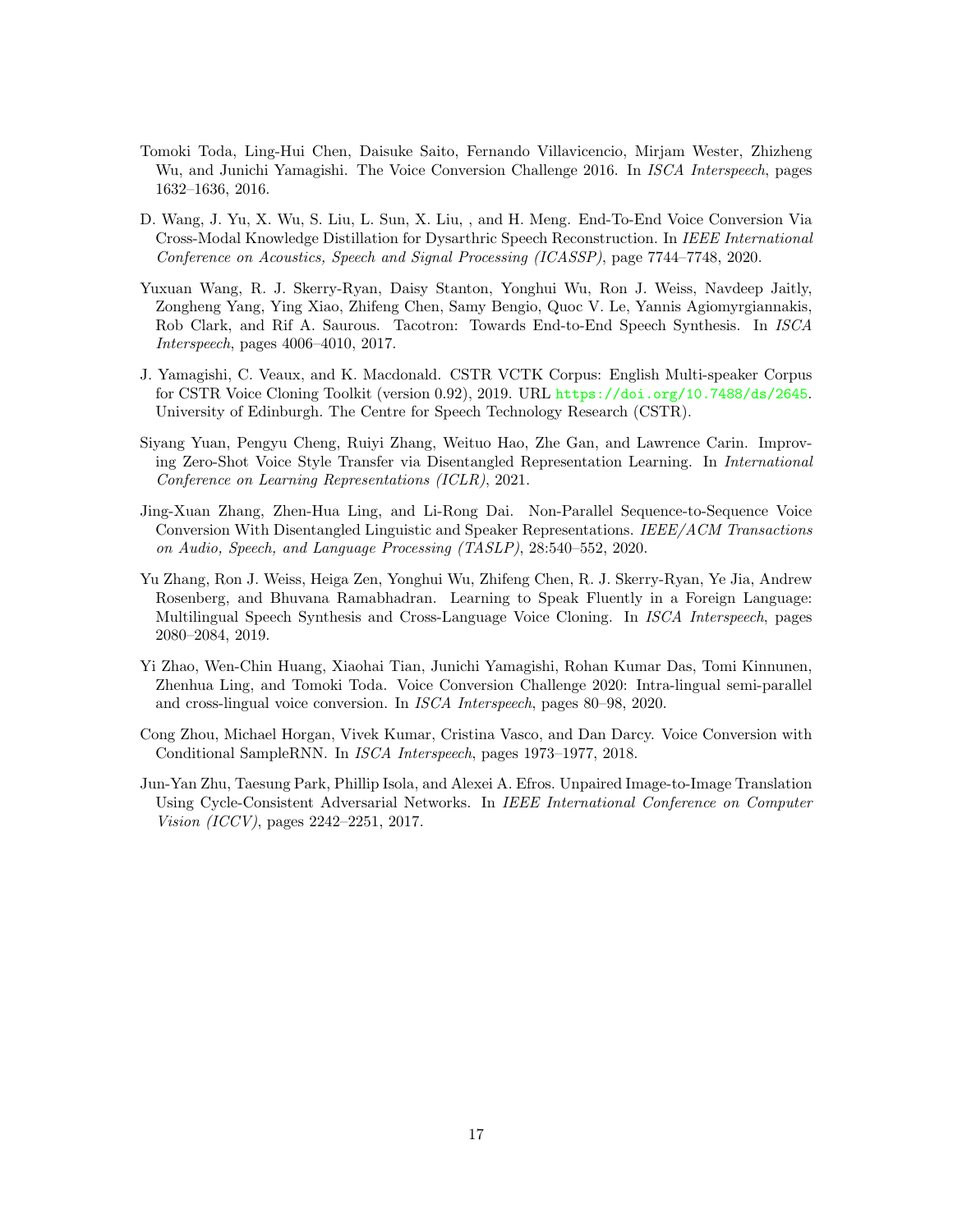## Supplementary material

## Appendix A. Implementation details

#### A.1 S2S VC architecture

The model configuration parameters are the same as the ones described in [\(Zhang et al.,](#page-16-6) [2020\)](#page-16-6), with exception to the recognition encoder  $\mathbf{E}^r$  and the decoder  $\mathbf{G}^a$  (referred to as  $\mathbf{D}^a$  in [\(Zhang et al.,](#page-16-6) [2020\)](#page-16-6)) that are modified for the time-synchronized VC system. Table [4](#page-17-0) presents the details of these modification, together with the components of the fader network used for the identity and gender disentanglement: the encoder  $\mathbf{E}^{att}$ , the classifier  $\mathbf{C}^{att}$ , and the decoder  $\mathbf{G}^{att}$ . The simplifications realized to the recognition encoder  $E^r$  and the decoder  $G^a$  enable time-synchronous conversions and a consequent saving in computational time: approximately 33% of the computational time for training on our server with a single GPU GForce GFX 1080Ti and on the Jean-Zay super-computer using a single GPU (Tesla V[1](#page-17-1)00-SXM2-32GB)  $<sup>1</sup>$ .</sup>

<span id="page-17-0"></span>Table 4: Details of the model configuration. FC refers to a fully-connected layer, BLSTM to a bi-directional LSTM, and Tanh to the hyperbolic tangent activation function.

| ${\bf E}^r$          | 2 layers BLSTM-Dropout $(0.2)$ , 256<br>cells each direction $\rightarrow$<br>$FC-512-Tanh$                                  |
|----------------------|------------------------------------------------------------------------------------------------------------------------------|
| $\mathbf{E}^s$       | 2 layers BLSTM-Dropout $(0.2)$ , 128<br>cells each direction $\rightarrow$<br>average pooling $\rightarrow$<br>$FC-128-Tanh$ |
| $\mathsf{G}^a$       | 2 layers BLSTM, 64 cells each di-<br>rection $\rightarrow$<br>$FC-80$                                                        |
| $\mathbf{E}^{att}$   | $FC-60$                                                                                                                      |
| $\mathbf{G}^{att}$   | $FC-1$                                                                                                                       |
| $\mathsf{\Xi}^{att}$ | $FC-128-Tanh$                                                                                                                |

## A.2 Pre- and post-processing

Following [\(Zhang et al.,](#page-16-6) [2020\)](#page-16-6) the system operates on a mel spectrogram representation of the speech signal. For the signal analysis we follow the parameterization proposed in [\(Liu et al.,](#page-14-13) [2018\)](#page-14-13), that is the input signal is down-sampled to 16kHz, converted into an STFT using an Hanning window of 50ms with hop size of 12.5ms and an FFT size of 2048. We then use 80 Mel bins

<span id="page-17-1"></span><sup>1.</sup> This work was performed using HPC resources from GENCI-IDRIS (Grant 2020-[AD011011757])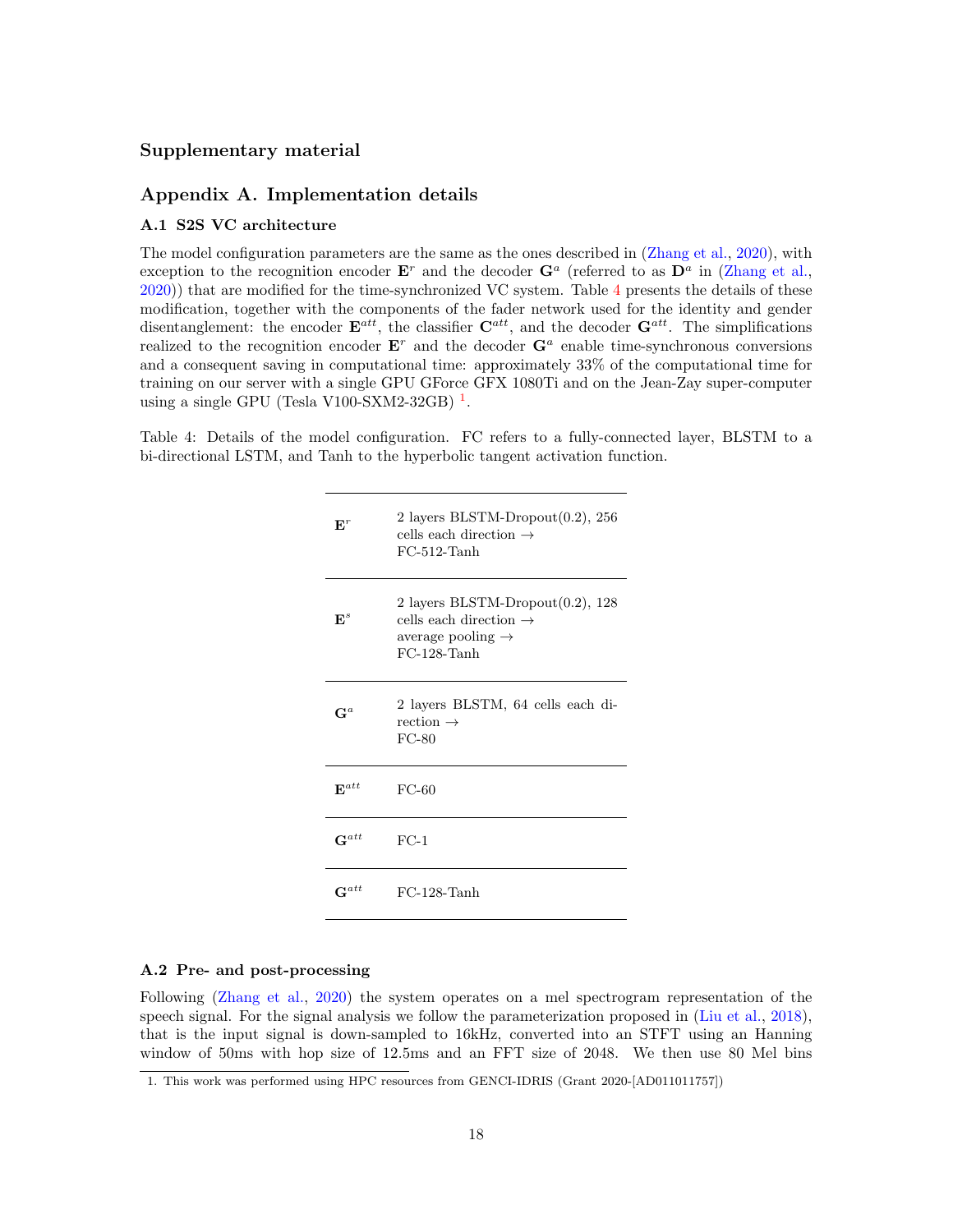covering the frequency band from 0 to 8Khz and convert the result into log amplitude domain. A standardization of the log-mel-spectrogram is applied at the input of the VC system, i.e. on each Mel bin, removing the mean and diving by the standard deviation, which are pre-computed on the entire training dataset. For rendering audio from a generated mel spectrogram a multi speaker approach is required because the generated mel spectrograms are not linked to any existing speaker identity. We initially used a Griffin and Lim [\(Griffin and Lim,](#page-13-10) [1984\)](#page-13-10) algorithm for phase reconstruction, which however did not provide sufficient quality for perceptual evaluations. We then resorted to a multi-speaker waveglow type decoder following loosely [\(Prenger et al.,](#page-15-10) [2019\)](#page-15-10). This decoder was trained over 900, 000 iterations using all samples of the VCTK database with batch size 50, and segment length 375ms using the Adam optimizer with learning rate  $1e^{-4}$ . While the quality of this decoder is far from perfect it is consistently better than the quality obtained with the Griffin and Lim algorithm and is therefore used for the perceptual tests. The decoder has a slight tendency to produce a overly rough voice quality indicating an instability on the stability of the F0. The decoder is subject to further research and will be published elsewhere. The trained network together with the script used for inversion will be made available as part of the supplementary material.

#### A.3 Computation infrastructure and runtime costs

All training has been run on a single GPU (GForce GFX 1080Ti). The inference and the mel inversion have been run on the CPU (Xeon(R) CPU E5-2630 v4  $@$  2.20GHz), while some of the figures have been generated using the GPU. The duration of the VC model training is 20 minutes per epoch with 80 epochs (roughly 27 hours) and the training of the gender autoencoder model lasts 1 minute and 30 seconds per epoch with 400 epochs (total of 10 hours). The inference of one sentence of 1.5 seconds takes around 2 seconds for computing the mel-spectrogram plus two seconds for the mel inversion, using our CPU.

Concerning the training parameters, the VC system makes use Adam optimizer with a learning rate equal to  $1e^{-3}$  and the batch size is 32, while the training of the gender autoencoder is done with the SGD optimizer with a learning rate equal to  $1e^{-4}$  and the momentums set to 0.9, with a batch size equal to 64. Also the pre-trained gender discriminator makes use of the SGD optimizer also with a learning rate equal to  $1e^{-4}$  and the momentums equal to 0.9, three epochs are used each epoch lasting 1 minute and 30 seconds, with a batch size equal to 64.

#### A.4 Hyper-parameter setting of the network

Concerning our synchronous version of the Voice Conversion network, we have modified the recognition encoder  $E^r$  and the decoder  $G^a$ , because they were originally auto-regressive. The recognition encoder and the decoder are both composed of two bi-directional LSTMs and a Fully Connected layer, with a Tanh activation function in  $E<sup>r</sup>$  (see table [4](#page-17-0) for more details). We tried to increase the complexity of the decoder by adding up to four layers but informal listening of voice conversions on the training data led us to abandon this option.

For the gender autoencoder, our starting point is the paper (No $\acute{e}$  et al., [2020\)](#page-15-7). We have removed the length normalization and replaced the loss based on the cosine distance by the mean absolute error between the input and output of the autoencoder. The choices on the paper (Noé et al., [2020\)](#page-15-7) are specific to Automatic Speaker Verification. We kept the standardization on the input of the autoencoder, with the converse operation at the output.

Concerning the dimension of the latent code of the gender autoencoder  $z^s$ , we chose the value 60 after informal listening of converted audio signals on the training database (with gender dimensions varying between 40 and 100). We believe that the chosen value is a compromise between the bottleneck effect produced by the auto-encoder and its complexity in terms of trainable parameters.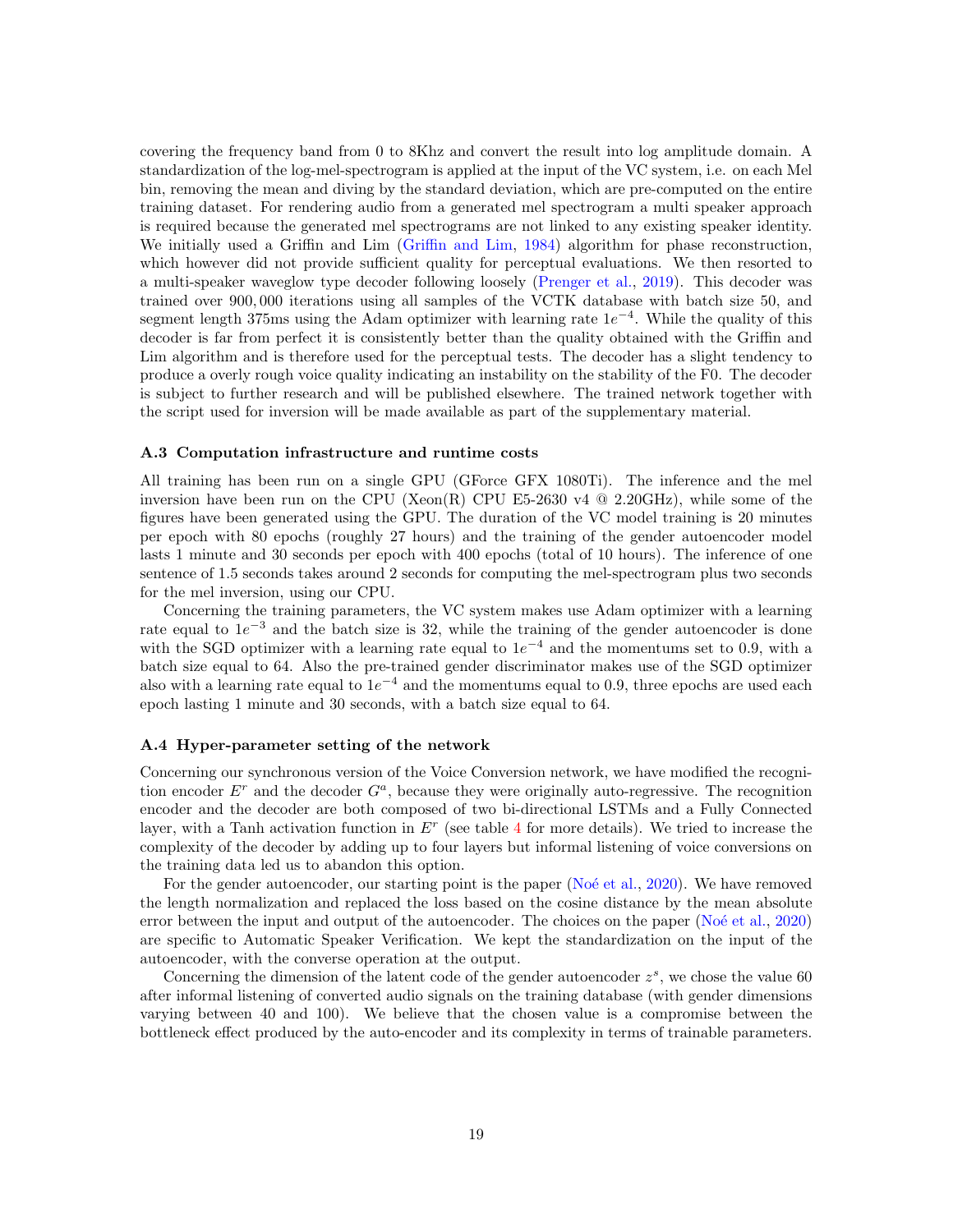## Appendix B. Resources for reproduction of results

Our code is implemented in Python 3.7 with TensorFlow 2.2.

The code and results will be made available in from of a github repository after publication. The resources made available cover:

- the network models and scripts used for training and inference of the gender conversion network,
- pre-trained network weights that have been used for the perceptual tests
- the waveglow style network with weights and a script that allows running the mel to audio inversion.

All data-sets are public and will therefore not be included into the repos.

## Appendix C. Gender conversion baseline

To the best of our knowledge there are no neural gender conversion algorithms available in the literature, and therefore we use a traditional signal processing approach as our baseline for perceptual tests.

Classic voice transformation algorithms perform gender manipulation by means of modifying in average the fundamental frequency (F0) and the positions of the vocal tract resonances (also known as formants). Due to physiological differences between the female and male voice organs (notably the size of vocal folds and vocal tract) these two parameters have average values which generally differ for male and female voices. The differences have been measured and documented in the literature [\(Peterson and Barney,](#page-15-11) [1952;](#page-15-11) [Iseli et al.,](#page-13-11) [2007\)](#page-13-11). Given that these parameters are part of the physiological configurations of the vocal organs they are part of the speaker identity and it has been shown in [\(Farner et al.,](#page-13-12) [2009\)](#page-13-12) that a constant but independent transposition of the F0 and the formants can be used to successfully modify the perceived gender and age of a voice. Following these findings we use the following parameters for gender conversion: F0 is shifted by  $\pm$  one octave ( $\pm 1200$ ) cents) and the spectral envelope is shifted by  $\pm$  3 semi-tones (i.e.,  $\pm$ 300 cents) where the sign of the shift depends on the gender of the original sound. For male to female the positive sign is used, and the negative sign for female to male conversion. A shape invariant phase vocoder  $(Röbel, 2010)$  $(Röbel, 2010)$  is used for the signal manipulation, by using the true envelope estimator for the representation of the formant structure (Röbel and Rodet, [2005\)](#page-15-13). These types of algorithms have been used successfully in the past for gender transformation for professional uses. However, the default setup does not work equally well for all voices and manual fine tuning is generally employed to optimize the coherence of the transformed voice signal. As the proposed algorithm is fully automatic we don't apply manual tuning for the signals used in the subjective tests.

## Appendix D. Pitch conversion visualization

Figure [7](#page-20-0) shows four spectrograms superimposed with related pitch contours (F0, in red solid lines). The sentence "Ask her to bring these things with her from the store" is uttered by a male speaker (left) and by a female speaker (right). The (top) figures show the original signals and the (bottom) figures correspond to the conversion conditioned on the opposite gender. The gender conversion algorithm clearly transposes the average F0 as has been used for the classical algorithm  $(\pm 1 \text{ octave})$ . Moreover, one can also see that this transposition is clearly dynamic, then affecting the whole intonation when converting from a masculine to a feminine voice (and vice versa). Additionally, the algorithm created vocal fry at the final words of the utterance when converting from male to female, while this is the opposite when converting from a female to a male voice. We conjecture that this presence or absence of vocal fry reflects a general tendency of the male and female voices in the database.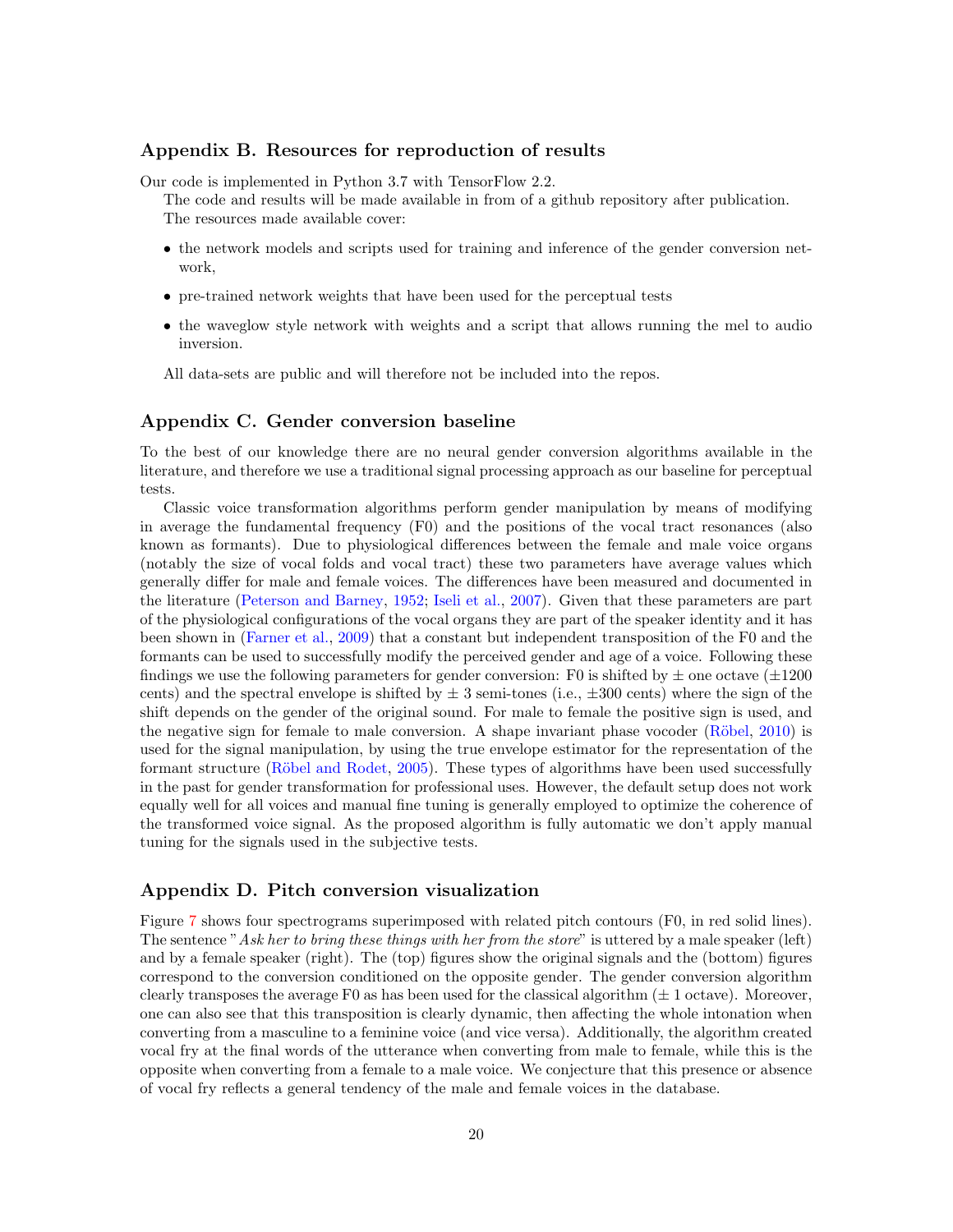<span id="page-20-0"></span>

Figure 7: Visualization of the spectrograms and the F0 curves of the sentence "Ask her to bring these things with her from the store". On the (left) images, the sentence is uttered by a male speaker and on the (right) images the sentence is uttered by a female speaker. On the (top), the original audios and on the (bottom) the gender converted audios. The solid red line is the F0. On y-axis: frequency in Hertz; on x-axis: time in seconds.

## Appendix E. Definition of the specific measure or statistics used to report results

- A Receiver Operating Characteristic curve, or ROC curve, is a graphical plot that illustrates the diagnostic ability of a binary classifier as its discrimination threshold is varied. The ROC curve is created by plotting the true positive rate (TPR) against the false positive rate (FPR) at various threshold settings.
- The Equal Error Rate (EER) is the error rate of a binary classifier when the operating threshold for the accept/reject decision is adjusted such that the probability of false acceptance and that of false rejection become equal. On the ROC curve, it corresponds to the intersection with the anti-diagonal line.
- The definition of the **Mutual Information** (MI) between two continuous random variables X, Y is equal to  $\int_{\mathbb{R}} \int_{\mathbb{R}} \log \frac{p_{X,Y}(x,y)}{p_X(x)p_Y(y)} p_{X,Y}(x,y) dx dy$ . The Mutual Information is a measure of the mutual dependence between the two variables. More specifically, it quantifies the "amount of information" obtained about one random variable through observing the other random variable. In our paper, we measure the Mutual Information between a discrete variable (the